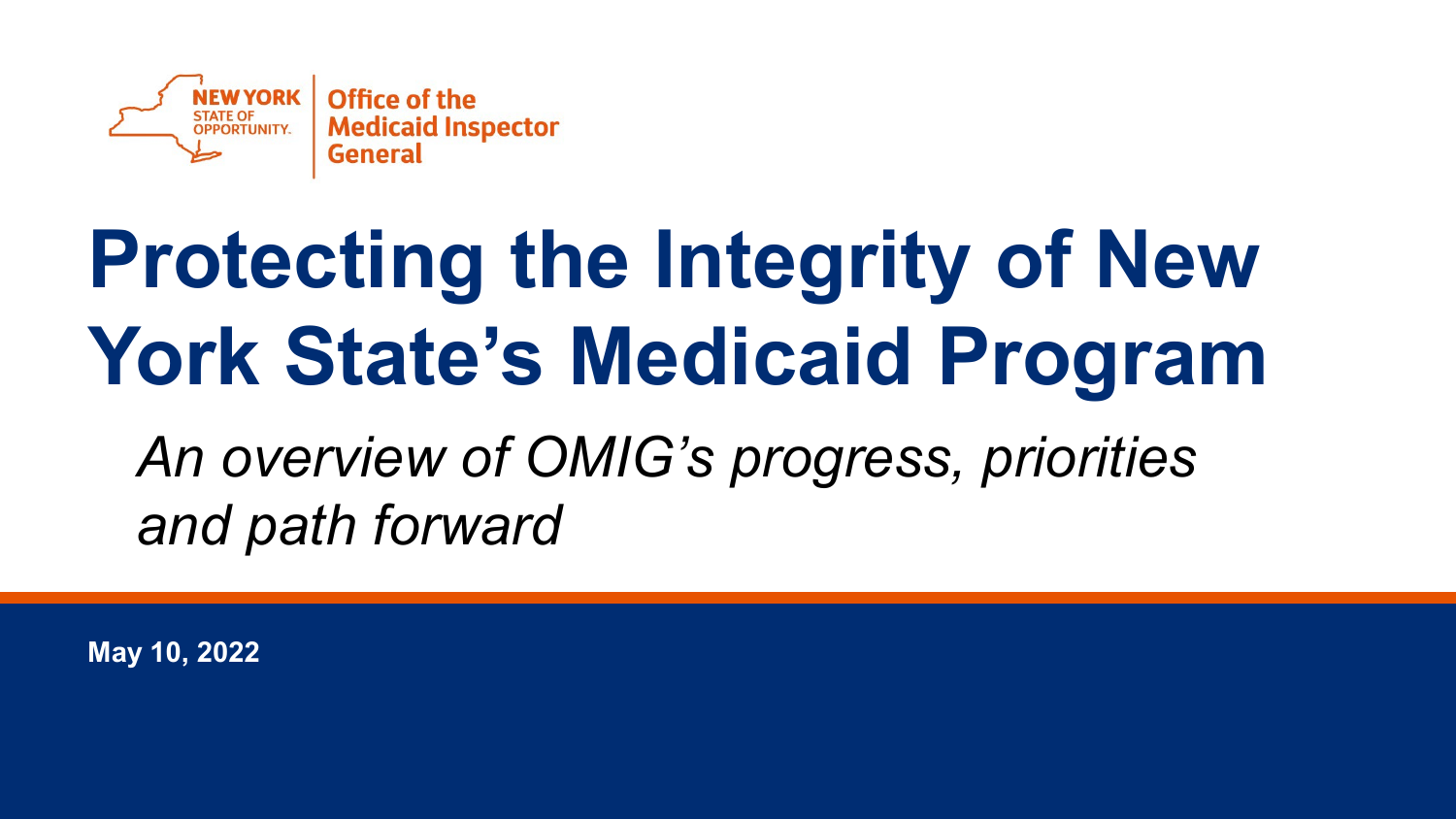**May 10, 2022 2**

### **New York State's Medicaid Program**

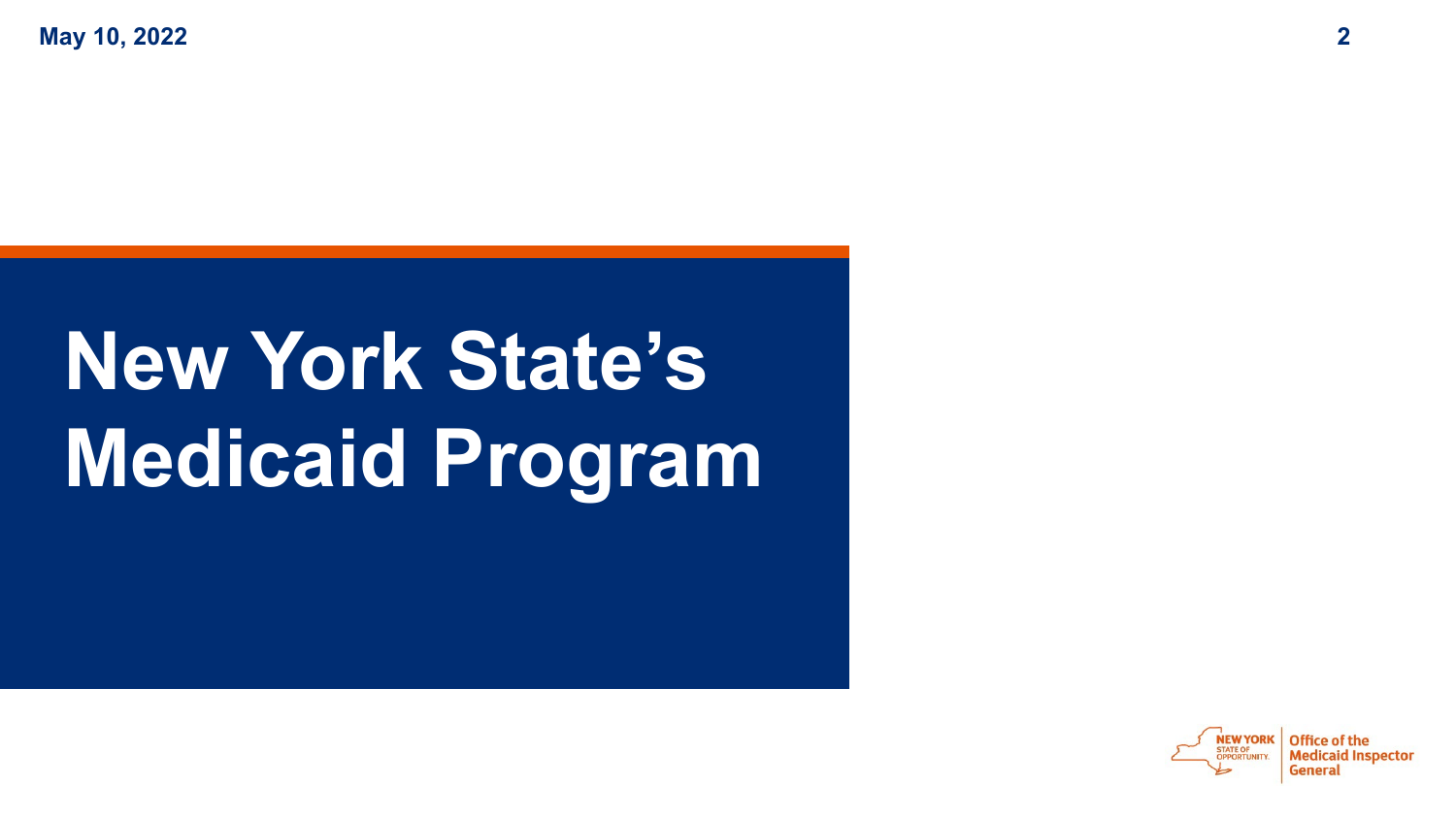Source

#### **Evolution of Medicaid Program**

- □ Medicaid spending in NYS totaled \$83.4 billion in SFY 2021-22\*
- □ Medicaid enrollment grew to 7,452,010 in March 2022 from 6,976,904 enrollees in March 2021; a net increase of 475,106 enrollees or 6.8 percent increase in SFY 2021-22\*\*
- $\Box$  The program continues to expand and evolve
	- **Demographics**

\* NYSDOB \*\* NYSDOH

- Payment models
- Complexity and pace of change
- COVID-19 impacts

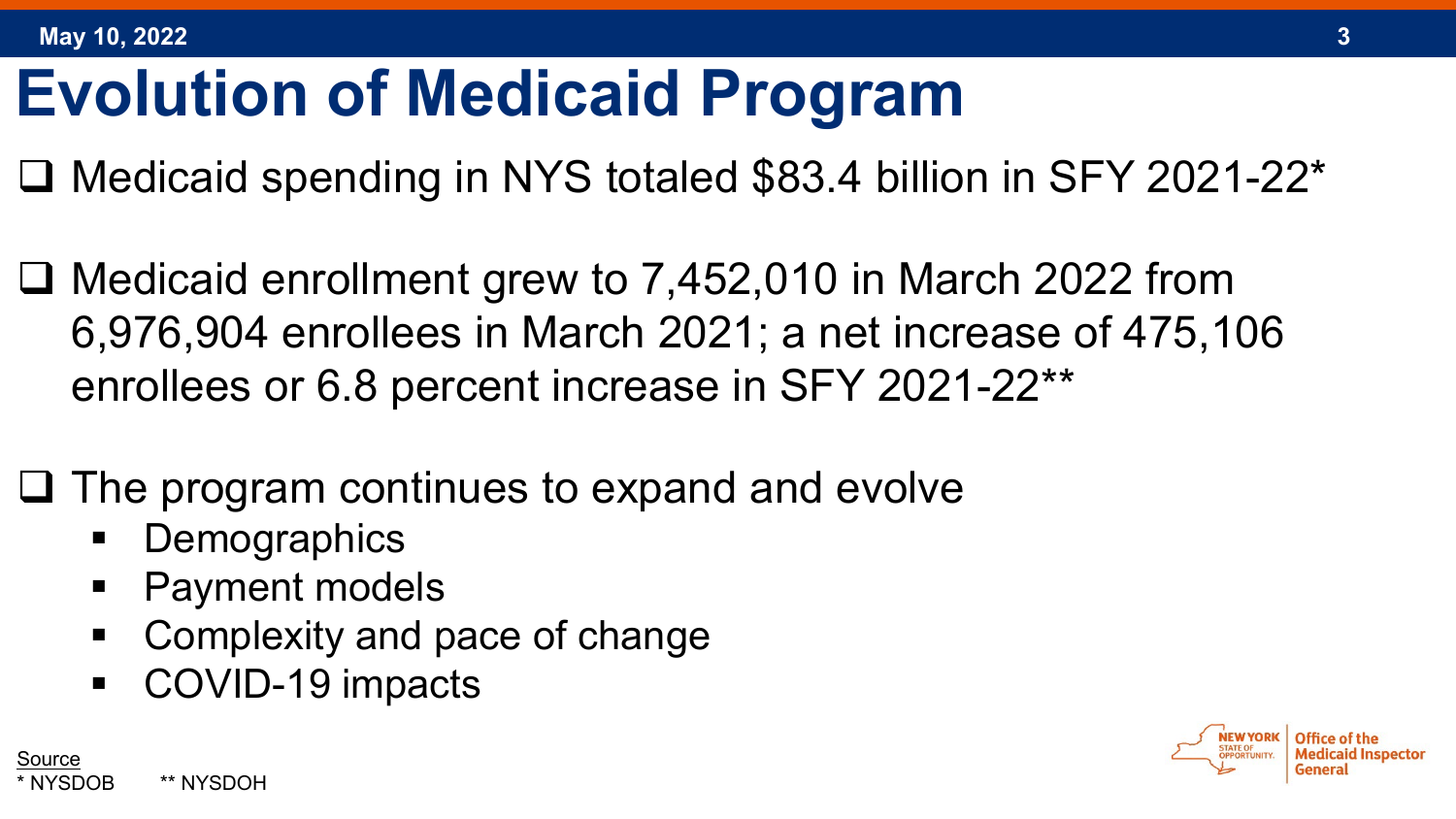**May 10, 2022 4**

## **Office of the Medicaid Inspector General (OMIG)**

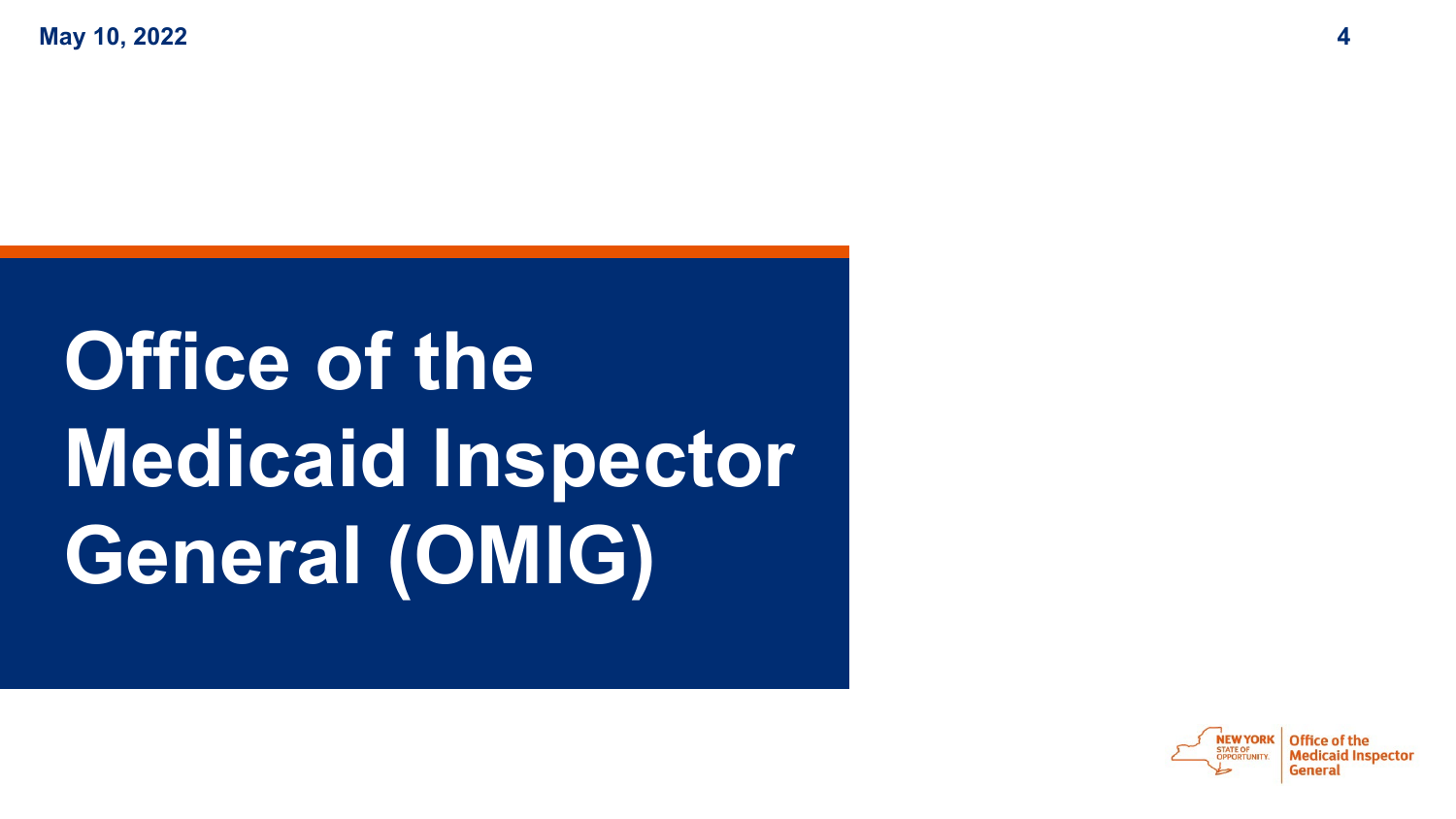#### **OMIG's Mission**

To enhance the integrity of the New York State Medicaid program by preventing and detecting fraudulent, abusive, and wasteful practices within the Medicaid program and recovering improperly expended Medicaid funds while promoting high-quality patient care.

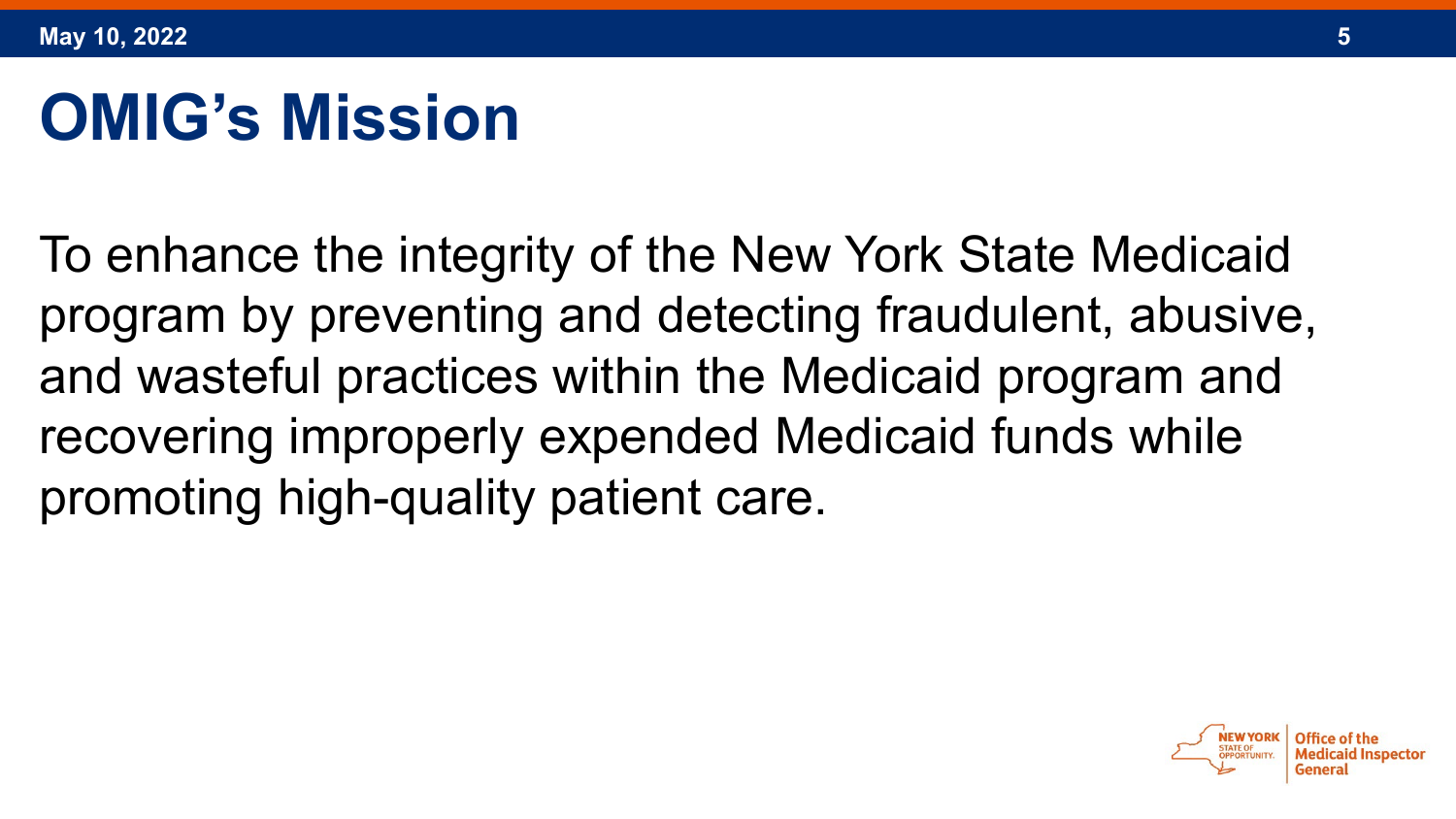#### **May 10, 2022 6**

#### **A Statewide Presence**



7 Regional Offices:

- **Q** Albany
- Buffalo
- □ Hauppauge
- □ New York City
- Rochester
- Syracuse
- □ White Plains

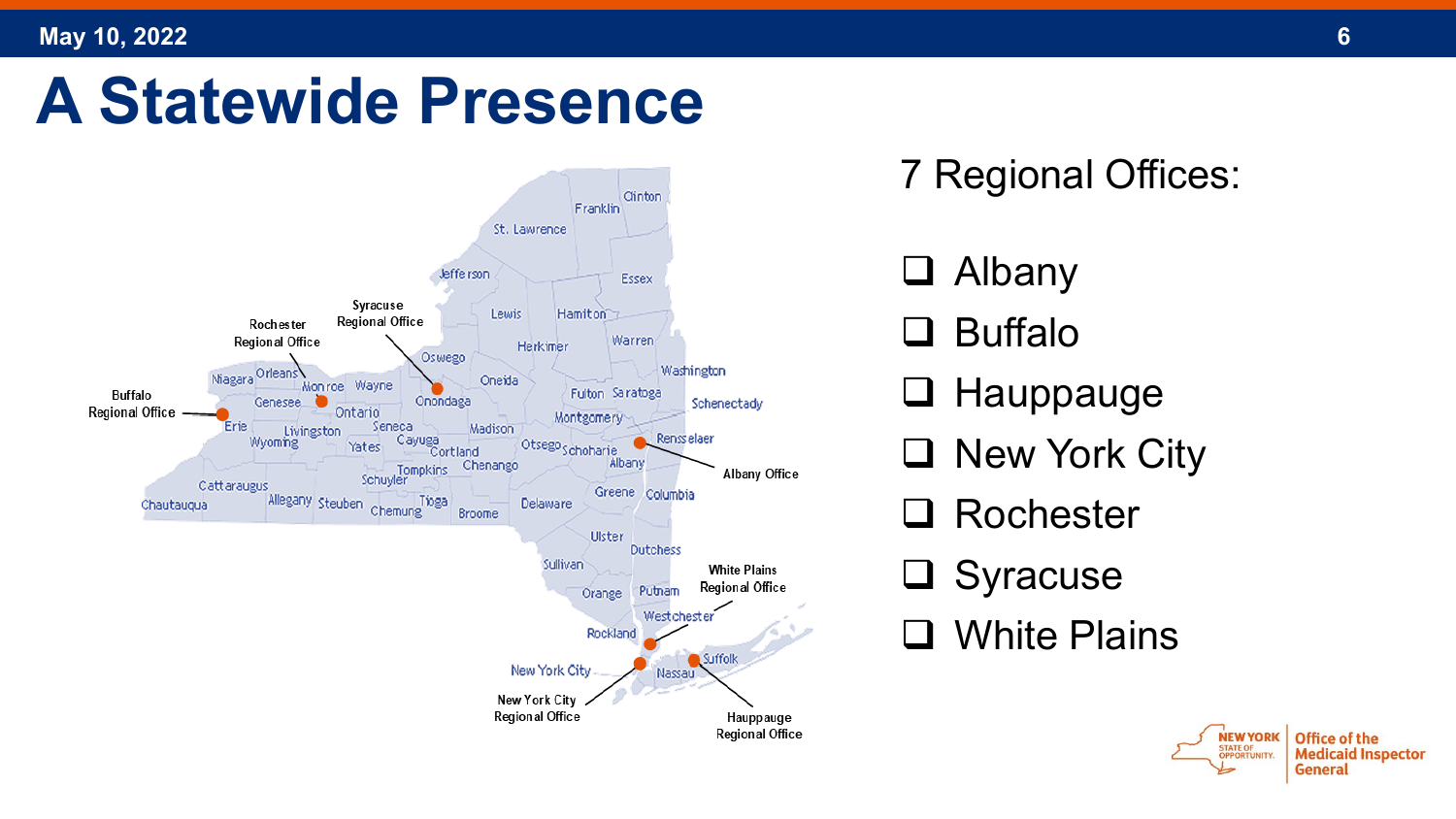#### **Functions**

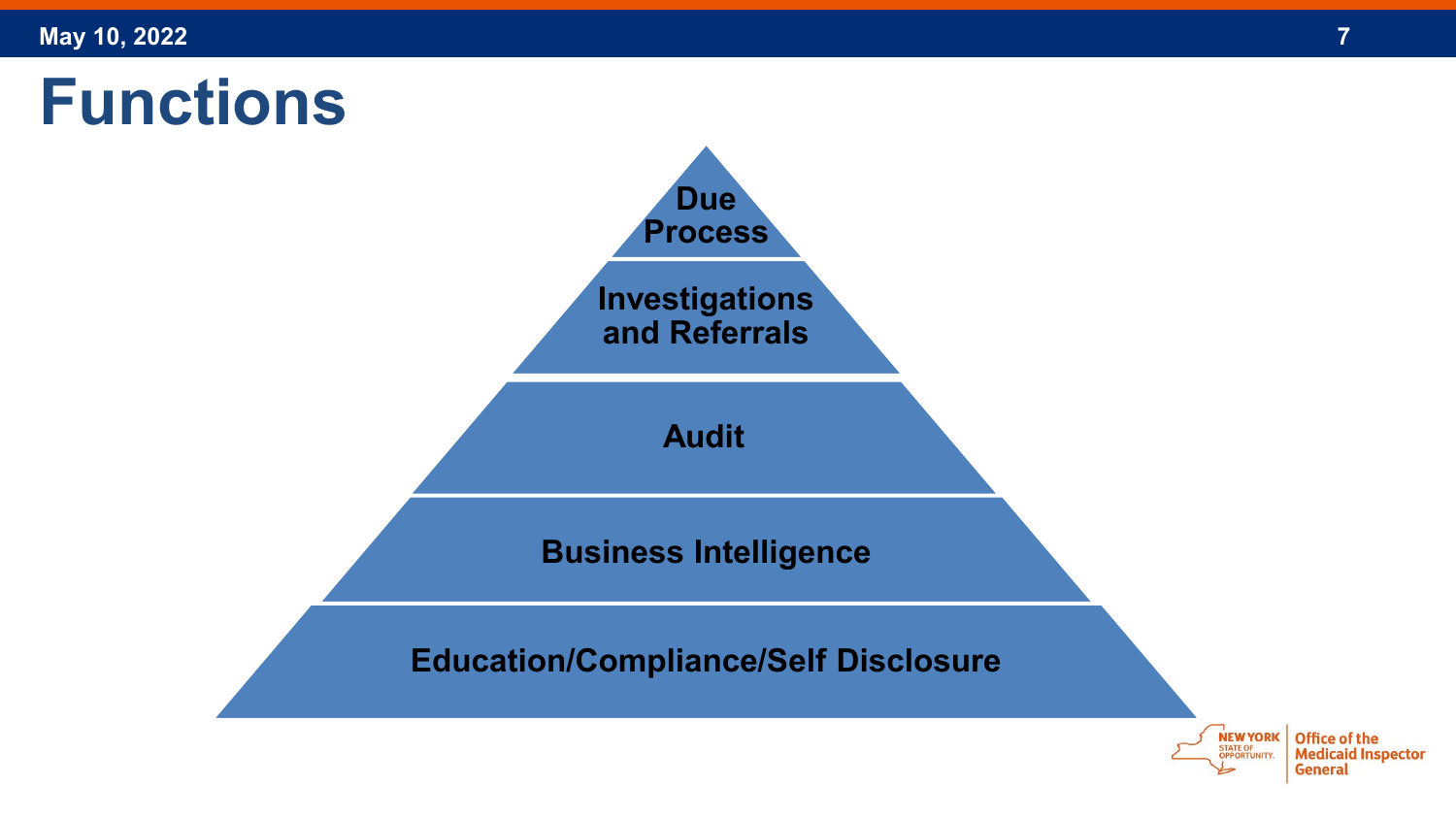### **2020 Initiatives & Outcomes:** *OMIG Annual Report at a glance*

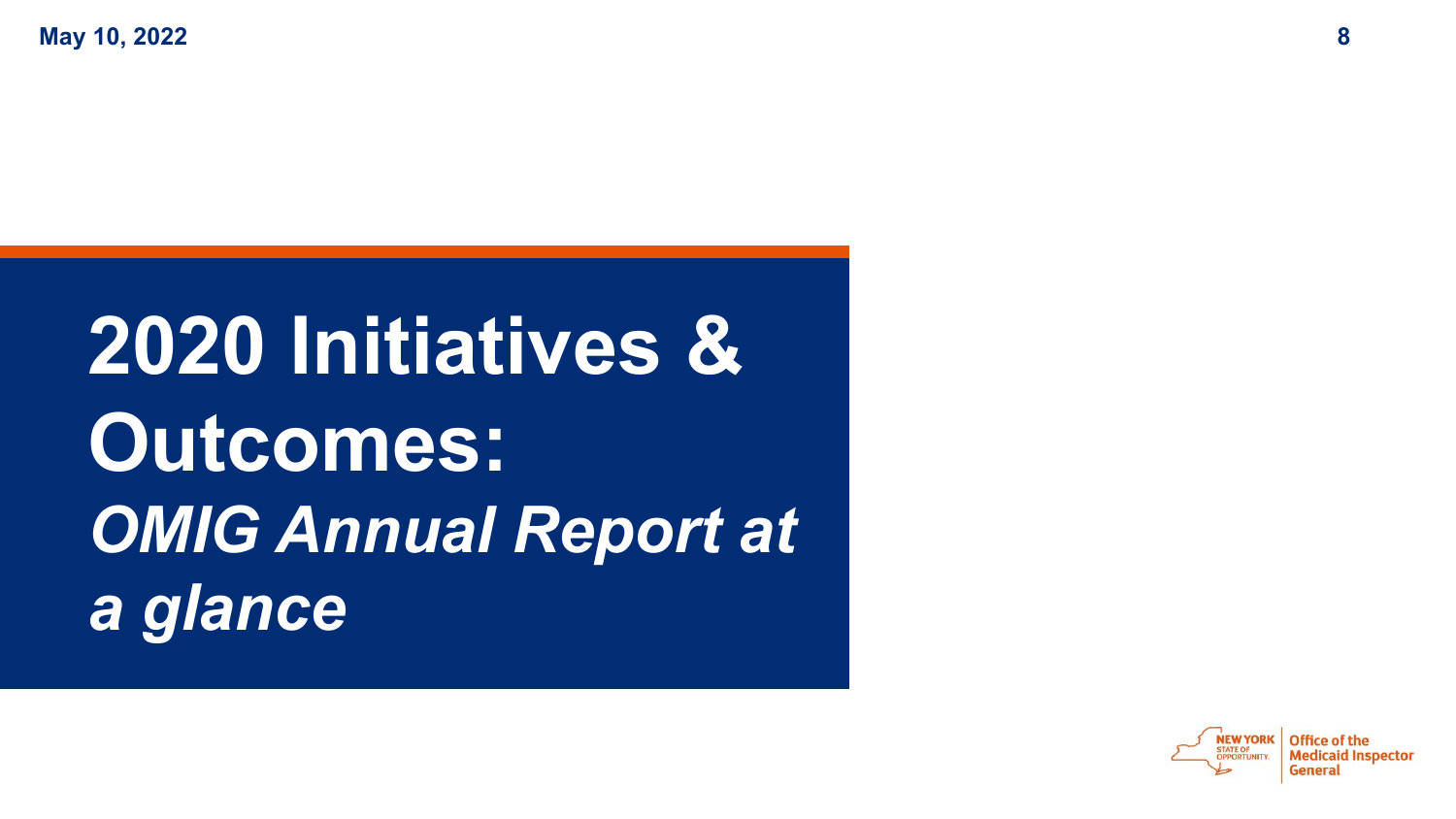### **2020 Highlights**

- □ Quickly responded and adapted to COVID-19 pandemic
- $\Box$  Ongoing communication with provider community and key stakeholders
- **□ Successfully fulfilled OMIG mission while not burdening** providers or recipients' access to care
- □ 2020 Annual Report available at: <https://omig.ny.gov/information-resources/annual-reports>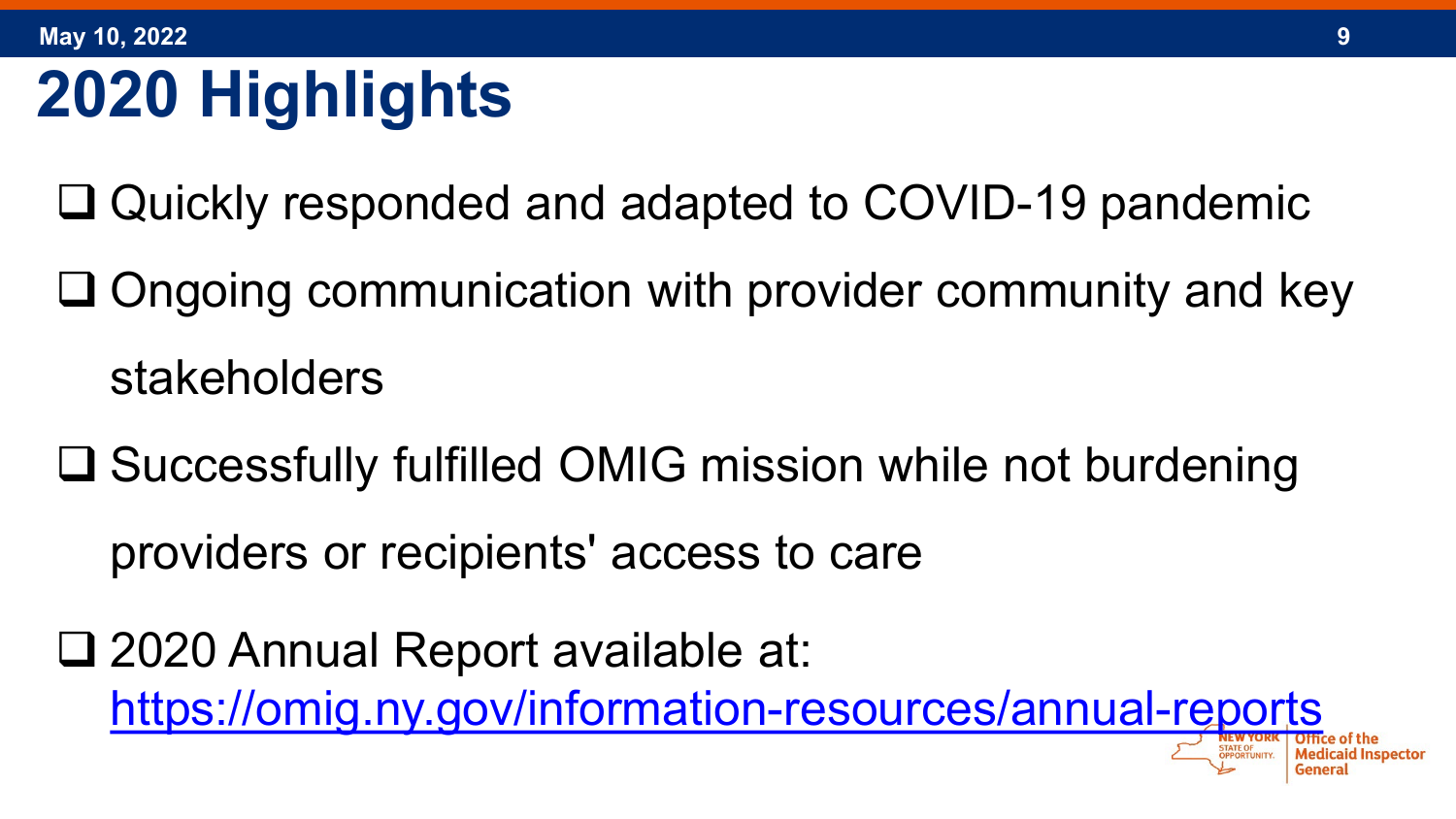#### **2020 Performance by the Numbers**

 $\Box$  Despite process changes:

- Received over 2,800 allegations of Medicaid fraud
- Opened 2,477 investigations; Completed 2,001 investigations
- Initiated 1,457 audits and finalized 1,240 audits
- Responded to nearly 2,300 data requests
- Participated in 38 administrative hearings; 29 remotely
- Received final decisions in 22 administrative hearings

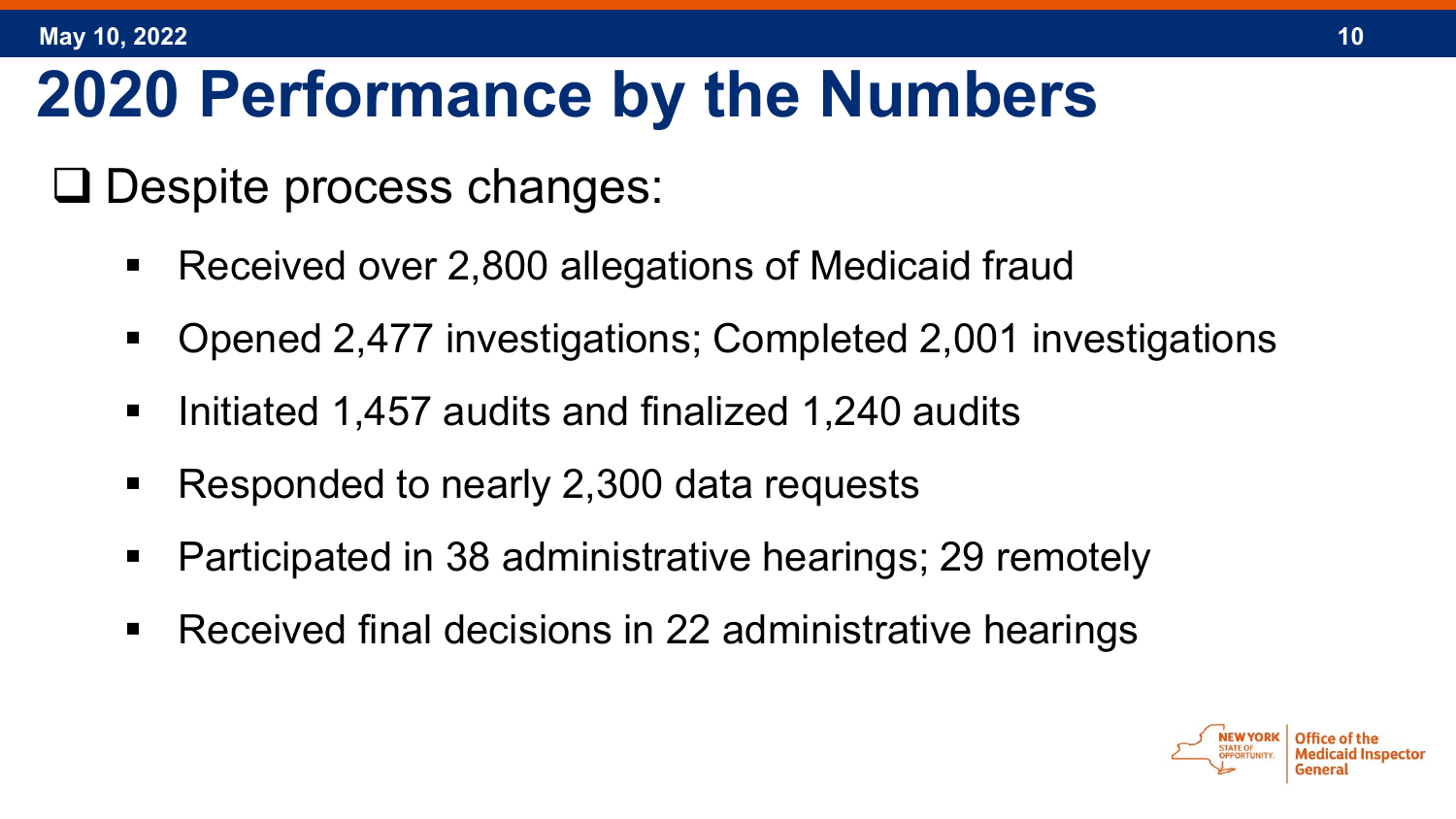

Medicaid Inspector

General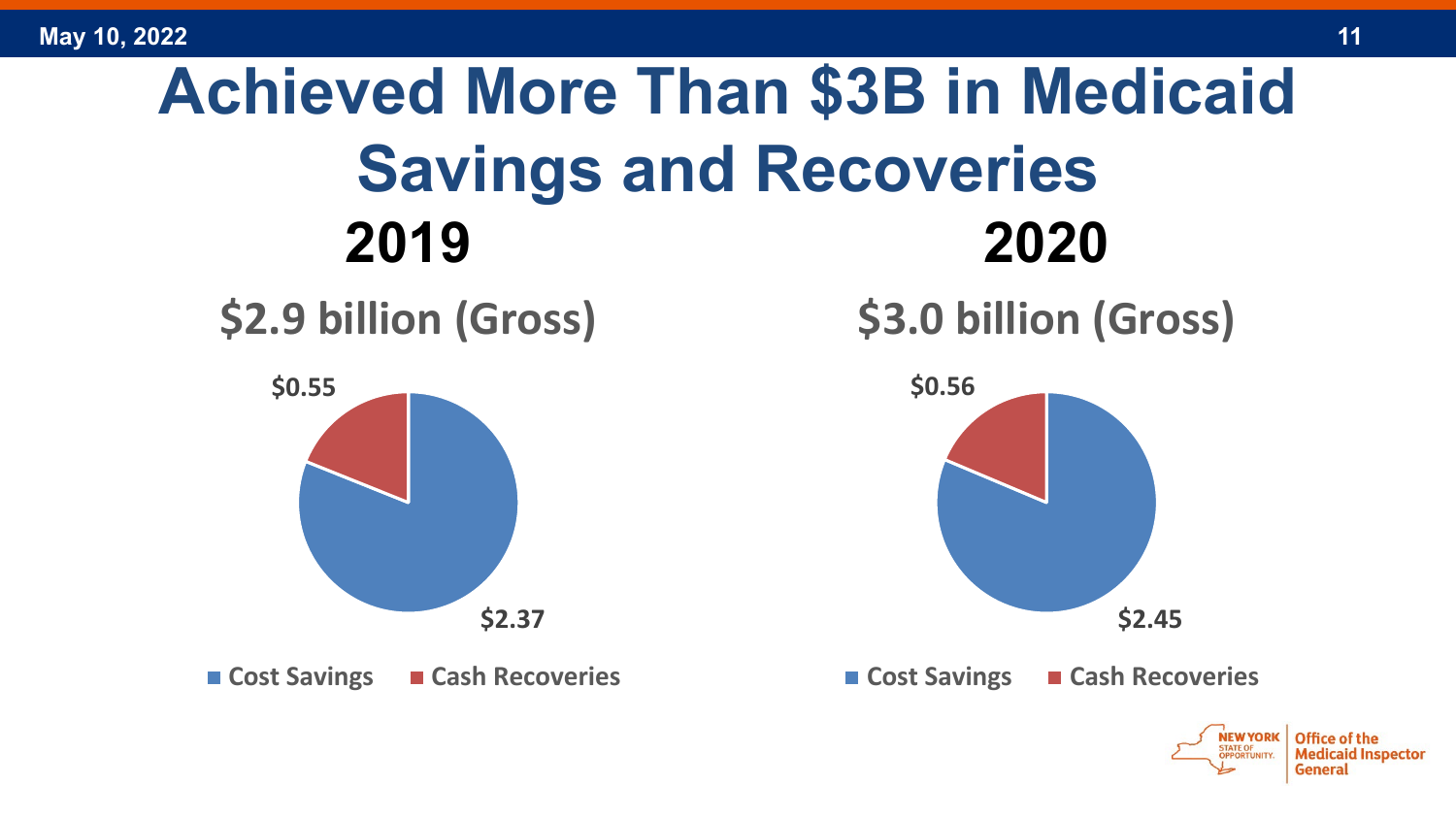**May 10, 2022**

### **Key Focus Areas: 2021-2022**

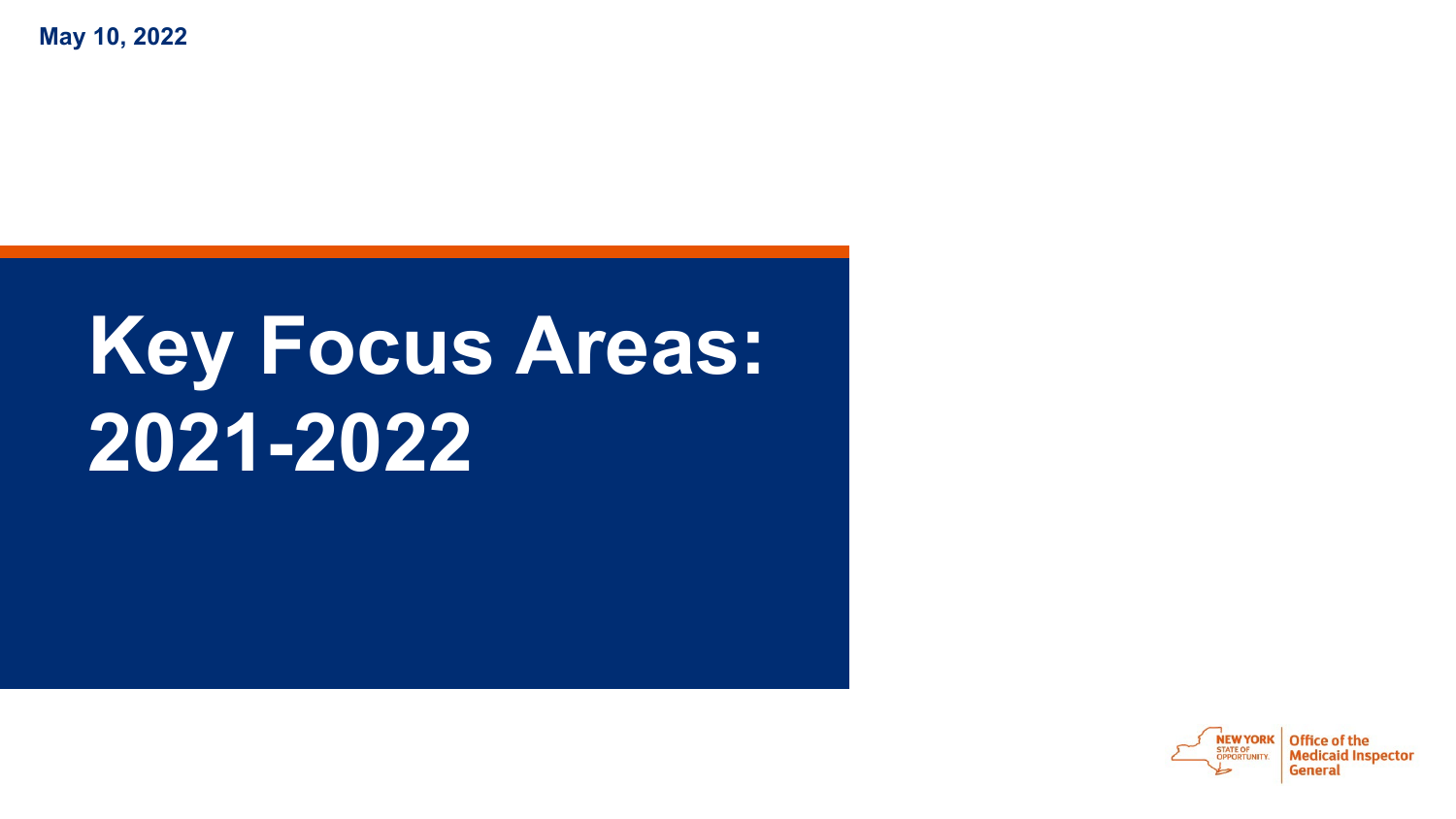Appropriately Return to Field/ Full Business Operations

- Conduct audits/reviews safely, transparently, expeditiously
- Pursue all allegations of Medicaid fraud and work with partners to hold offenders accountable
- **If Identify Medicaid overpayments and cost savings**
- Promote patient safety (i.e., controlled substances) and quality of care
- Enhance provider/stakeholder education and outreach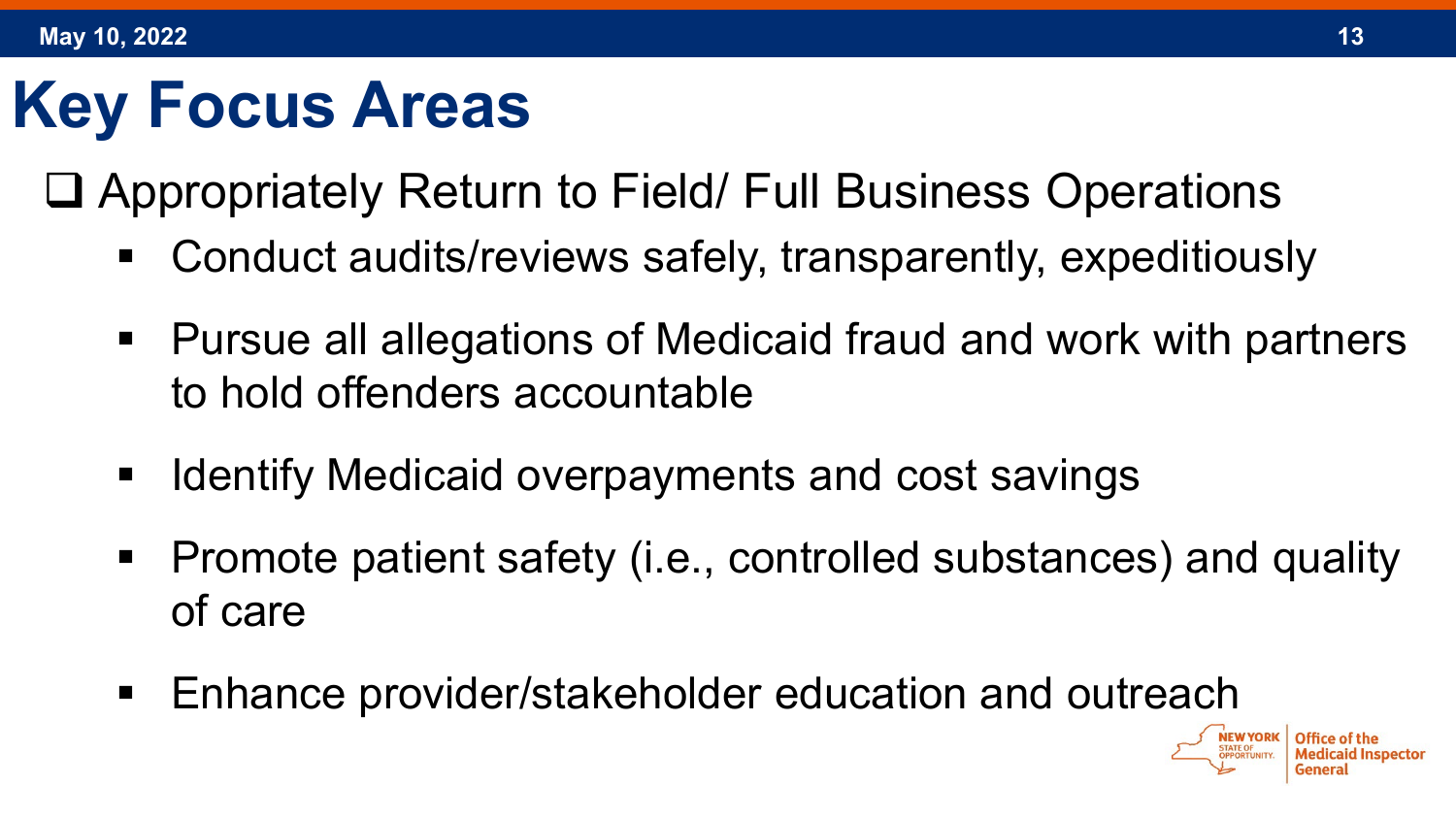□ Continued Monitoring & Documenting COVID-19 Environment

- Identifying new federal and state requirements for COVID-19 period
- Observing changes in provider and payor practices (i.e., telehealth)
- Evaluating and avoiding conflicts that may threaten federal funding
- Collaborating with stakeholders on challenges, next steps and plans for future oversight

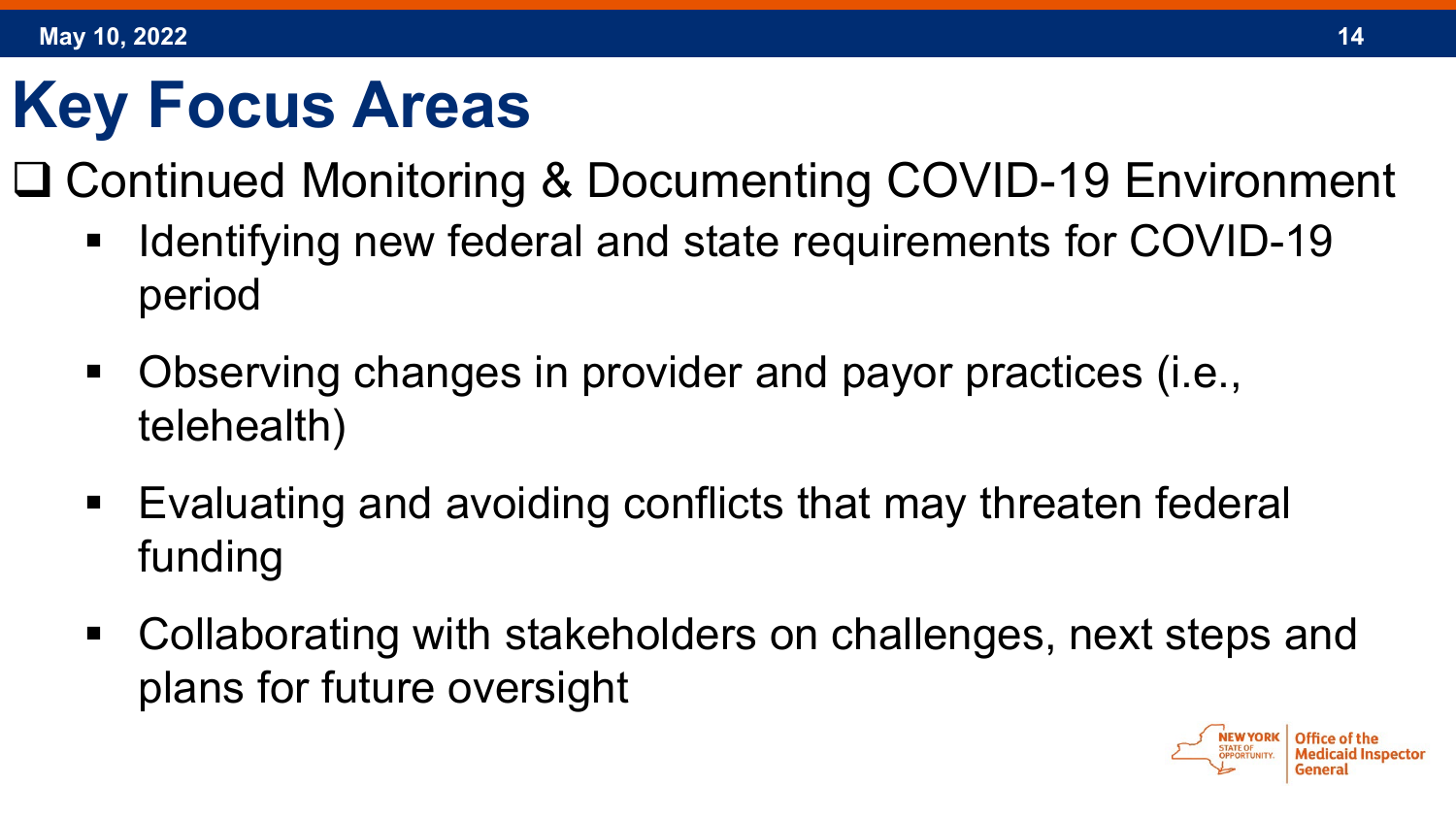- □ Medicaid Redesign Team II (MRT II) Initiatives
	- Expanding fraud, waste, and abuse prevention & requirements for Managed Care and Managed Long-Term Care (MLTC)
	- **Enhancing compliance and self-disclosure**
	- Attaching Explanation of Medical Benefits (EOMBs) to a Medicaid claim connected with third-party health insurance
	- **Home care worker unique identifier**

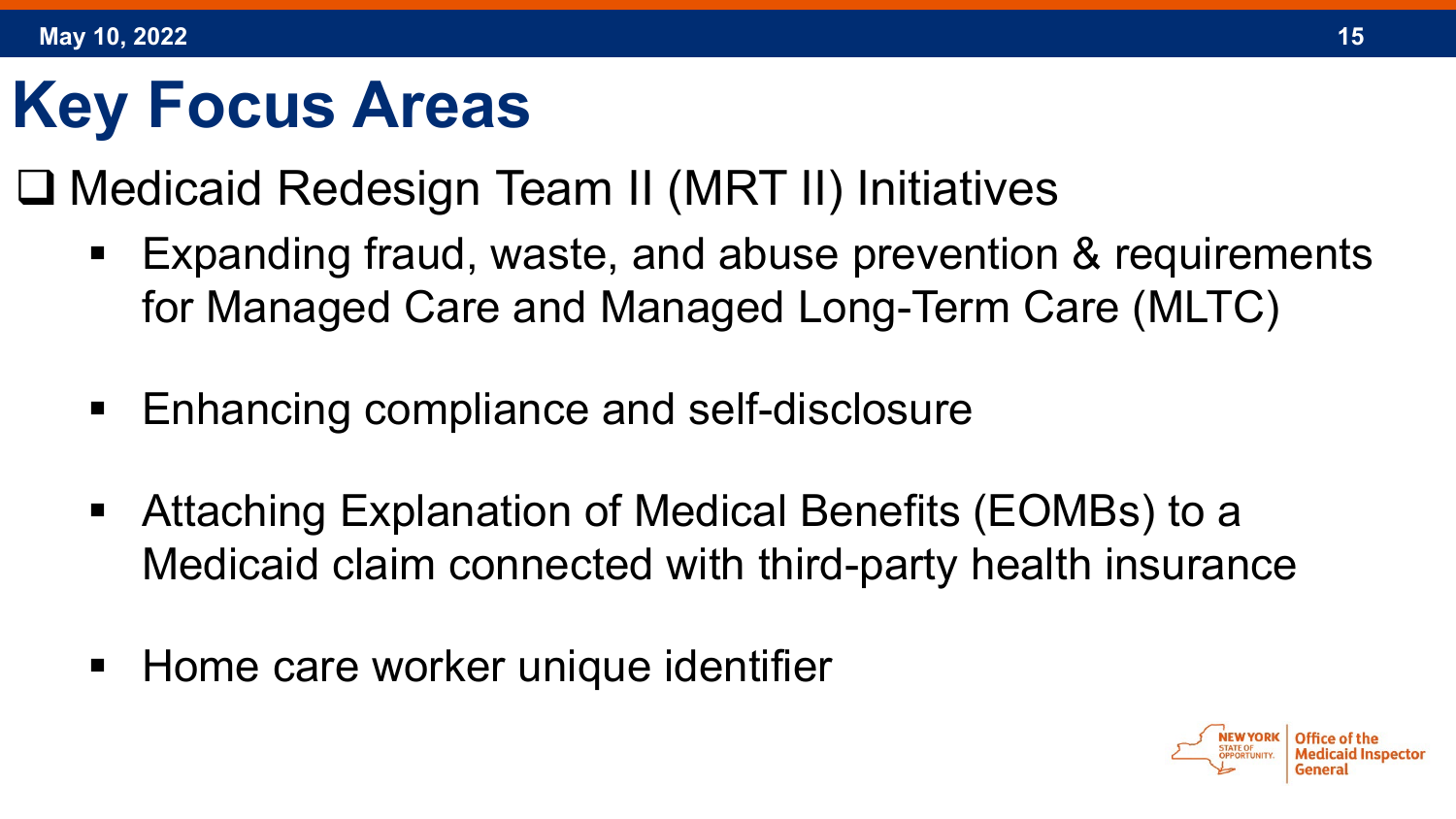#### **□ Progression of Efforts & New Opportunities**

- Oversight of managed care
- Preservation of long-term care services and community supports
- Inappropriate prescribing & pharmacy operations
- Expanded use of EOMBs
- Supportive services (i.e., transportation, DME)

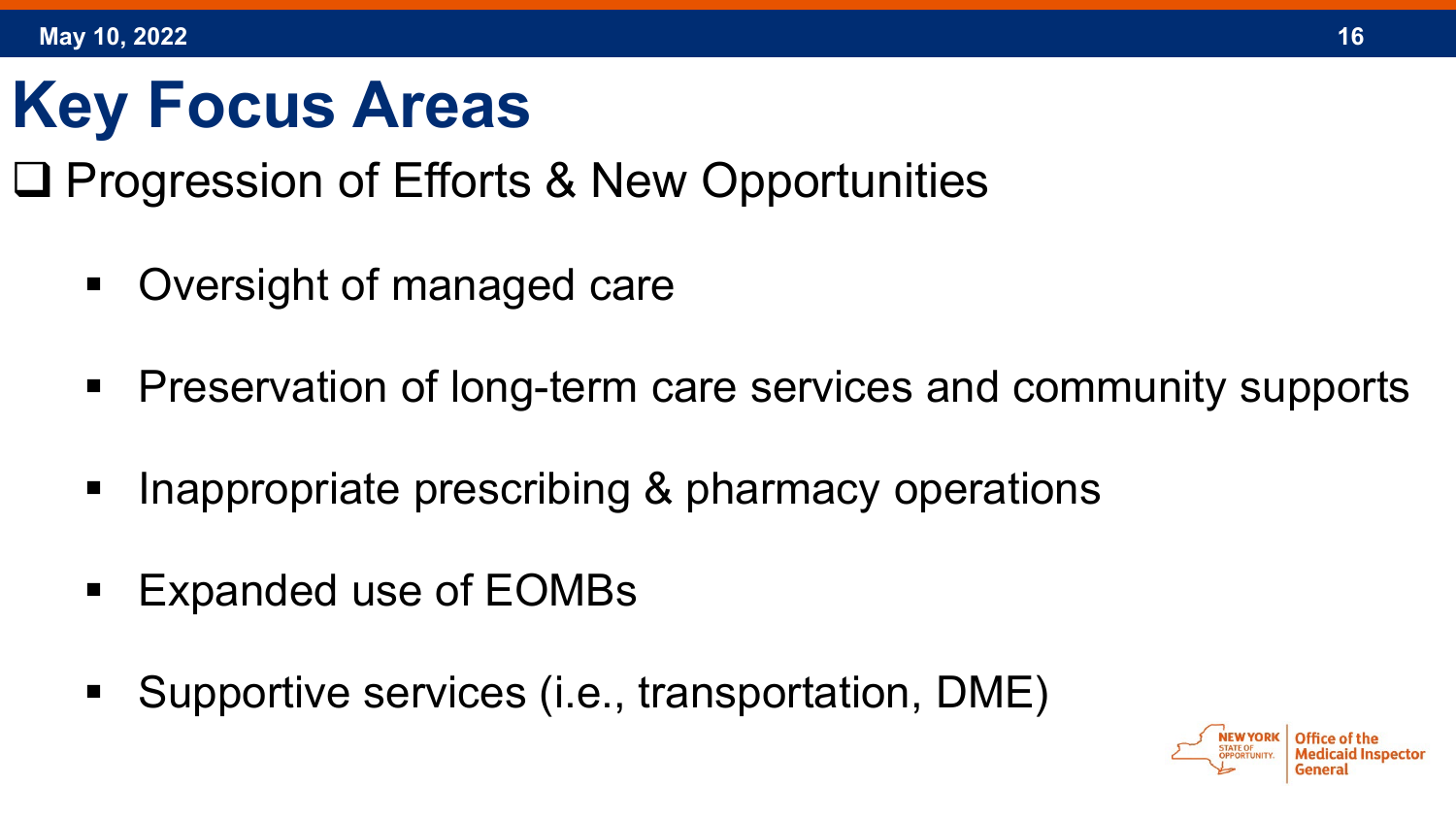**May 10, 2022**

### **Audits**

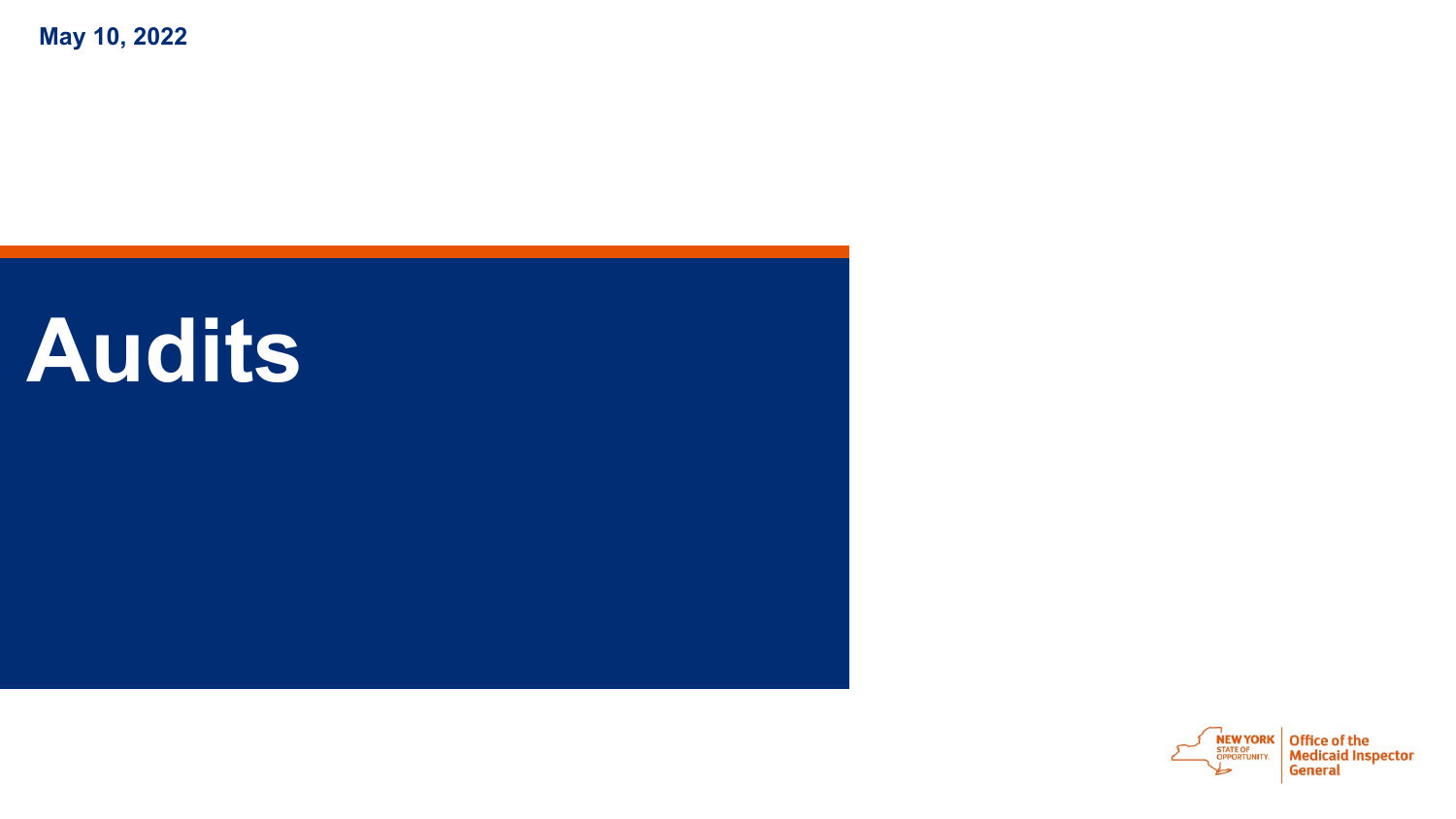#### **Key Audit Focus Areas**

IRA Residential Habilitation

□ Article 16 clinics

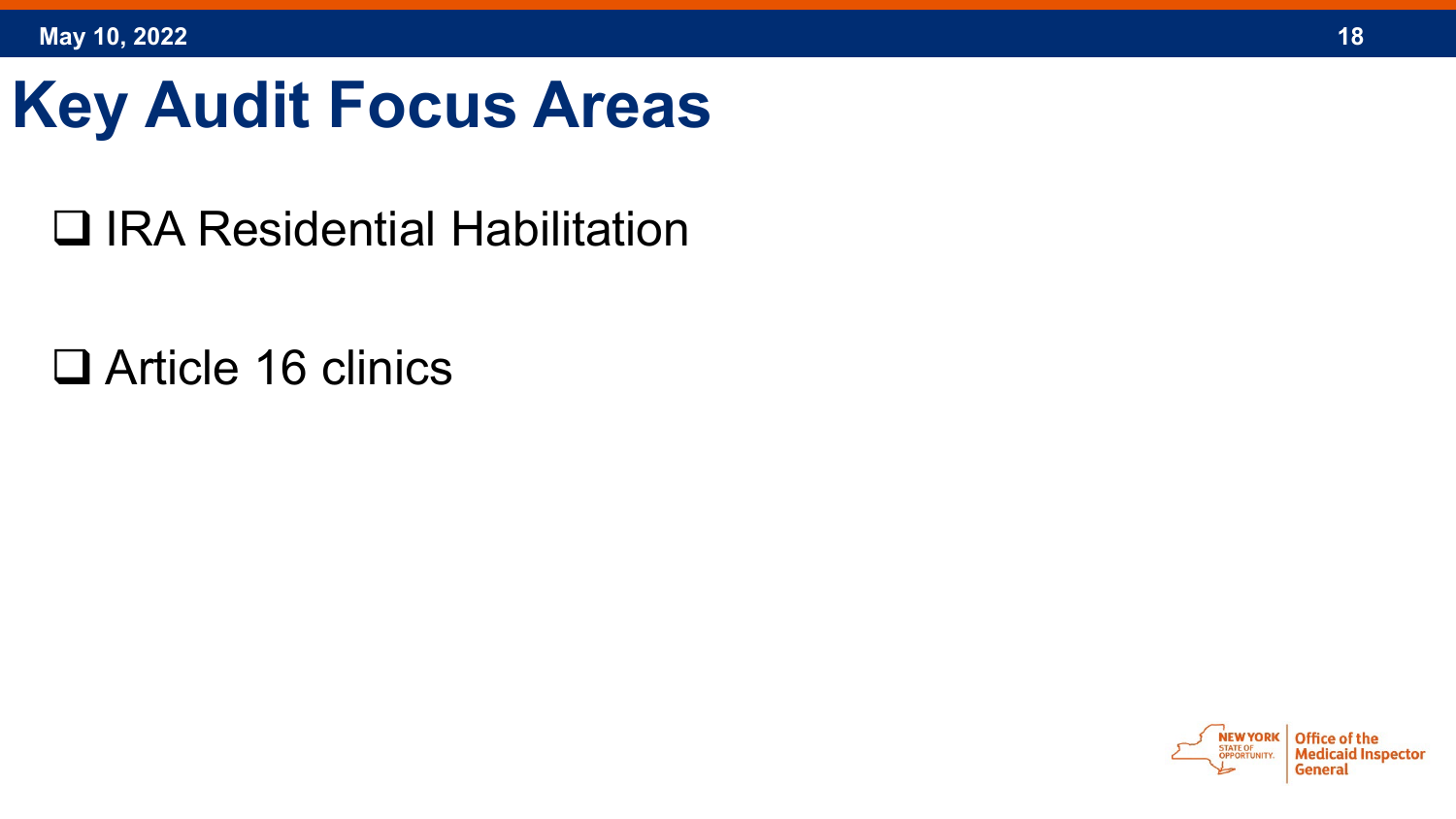#### **Medicaid Audit/Compliance Objectives**

Were the services rendered and reimbursed in compliance with Medicaid statute, regulations, and policies?



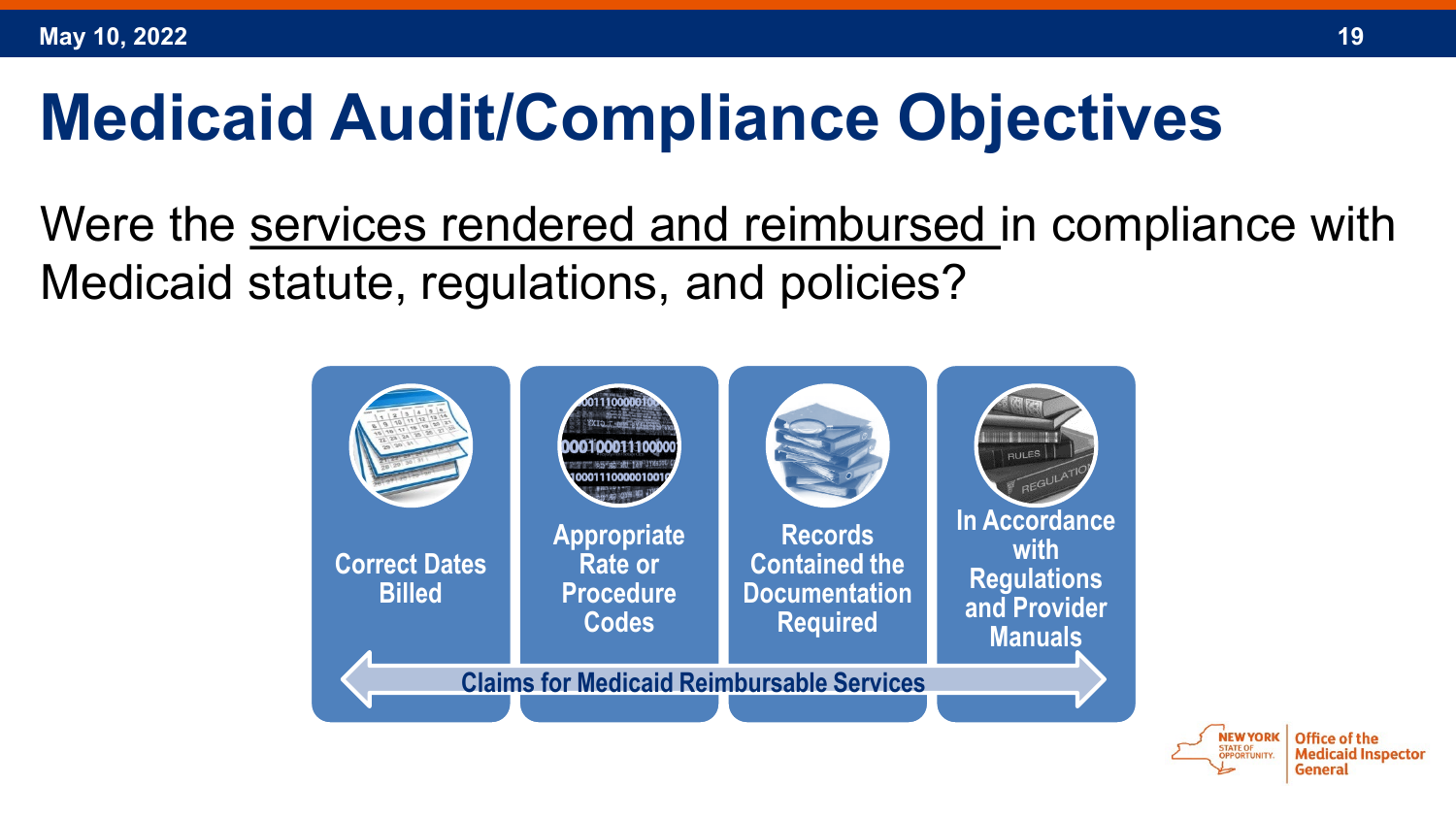#### **Audit Protocols**

- [Office for People With Developmental Disabilities \(OPWDD\) Article 16 Clinic Services](https://omig.ny.gov/media/54121/download)  Protocol
- [Office for People With Developmental Disabilities \(OPWDD\) Day Habilitation Protocol](https://omig.ny.gov/media/54126/download)
- [Office for People With Developmental Disabilities \(OPWDD\) Day Treatment Protocol](https://omig.ny.gov/media/59941/download)
- [Office for People With Developmental Disabilities \(OPWDD\) IRA Residential Habilitation](https://omig.ny.gov/media/54136/download)  Protocol
- [Office for People With Developmental Disabilities \(OPWDD\) Medicaid Service](https://omig.ny.gov/media/54141/download) Coordination Protocol
- [Office for People With Developmental Disabilities \(OPWDD\) Prevocational Services](https://omig.ny.gov/media/54146/download) Protocol
- [Office for People With Developmental Disabilities \(OPWDD\) Supported Employment](https://omig.ny.gov/media/59951/download)  Protocol (7/1/15-3/9/16)
- [Office for People With Developmental Disabilities \(OPWDD\) Supported Employment](https://omig.ny.gov/media/59956/download)  Protocol (prior to 7/1/15)

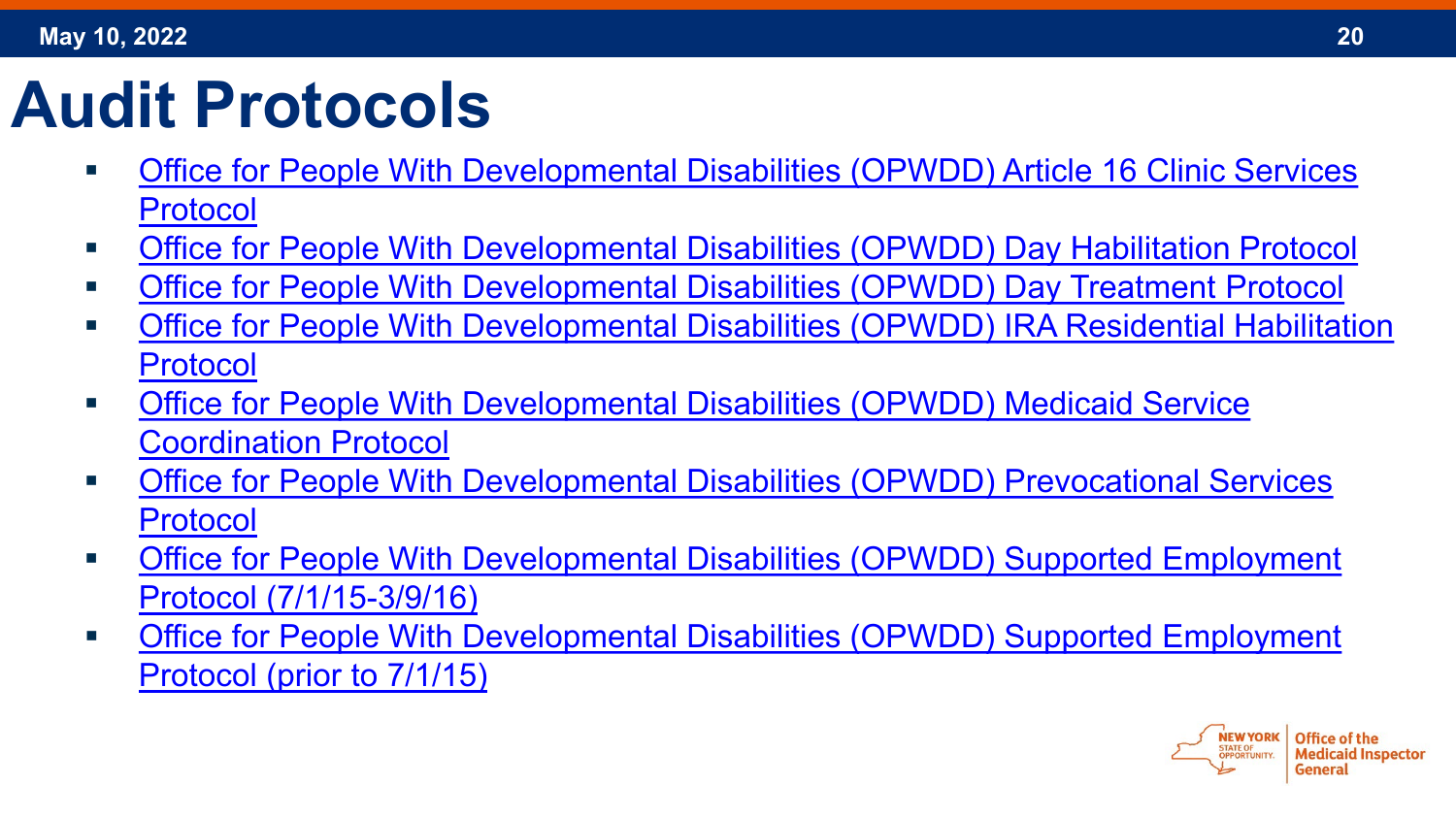#### **Audit Process**

- □ Entrance Conference
- □ Review
- □ Exit Conference
- □ Draft Audit Report
- □ Final Audit Report

If necessary:

- □ Repayment Agreement
- **□ Request for Hearing**
- $\Box$  Hearing/Article 78

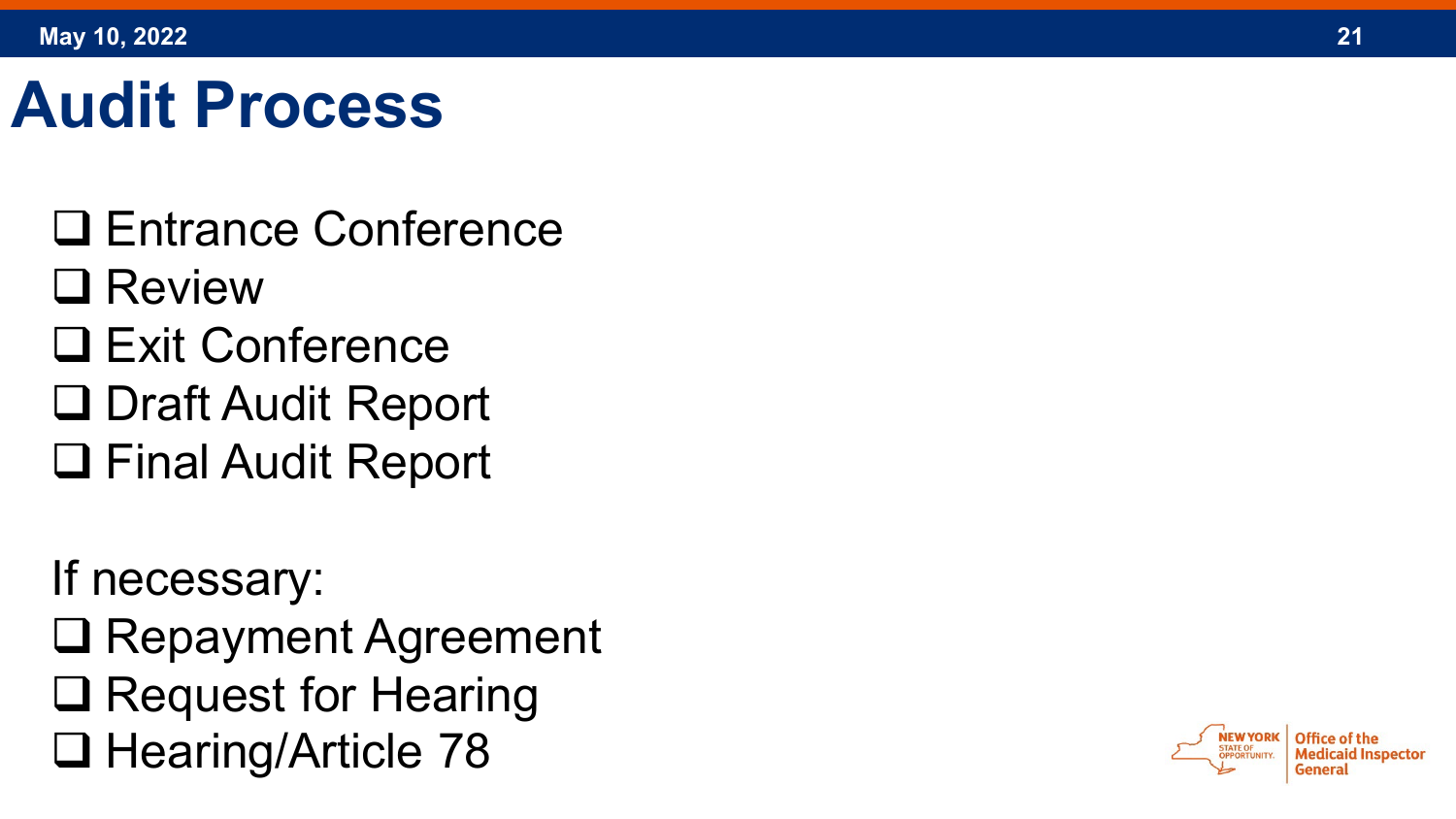**May 10, 2022 22**

# **Goals of Compliance Programs**

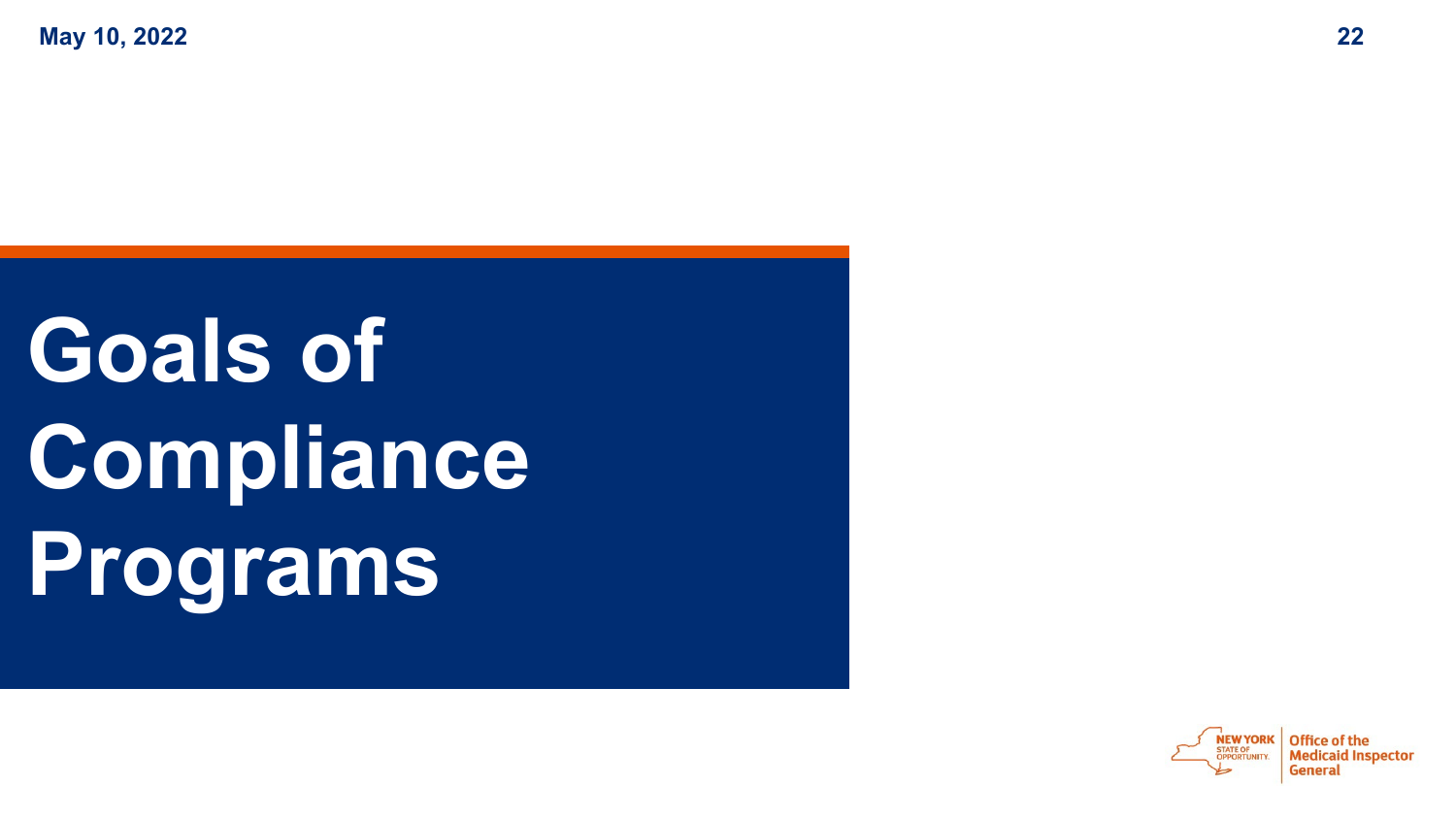#### **Goals of Provider Compliance Program**

- 1. Detect and correct payment and billing mistakes and fraud
- 2. Organize provider resources to resolve payment discrepancies and detect inaccurate billing
- 3. Make corrections/improvements quickly and efficiently in order to prevent compliance issues going forward
- 4. Create and operate a system of checks and balances to prevent recurrences
- 5. Operationalize a system to identify, assess, and address risks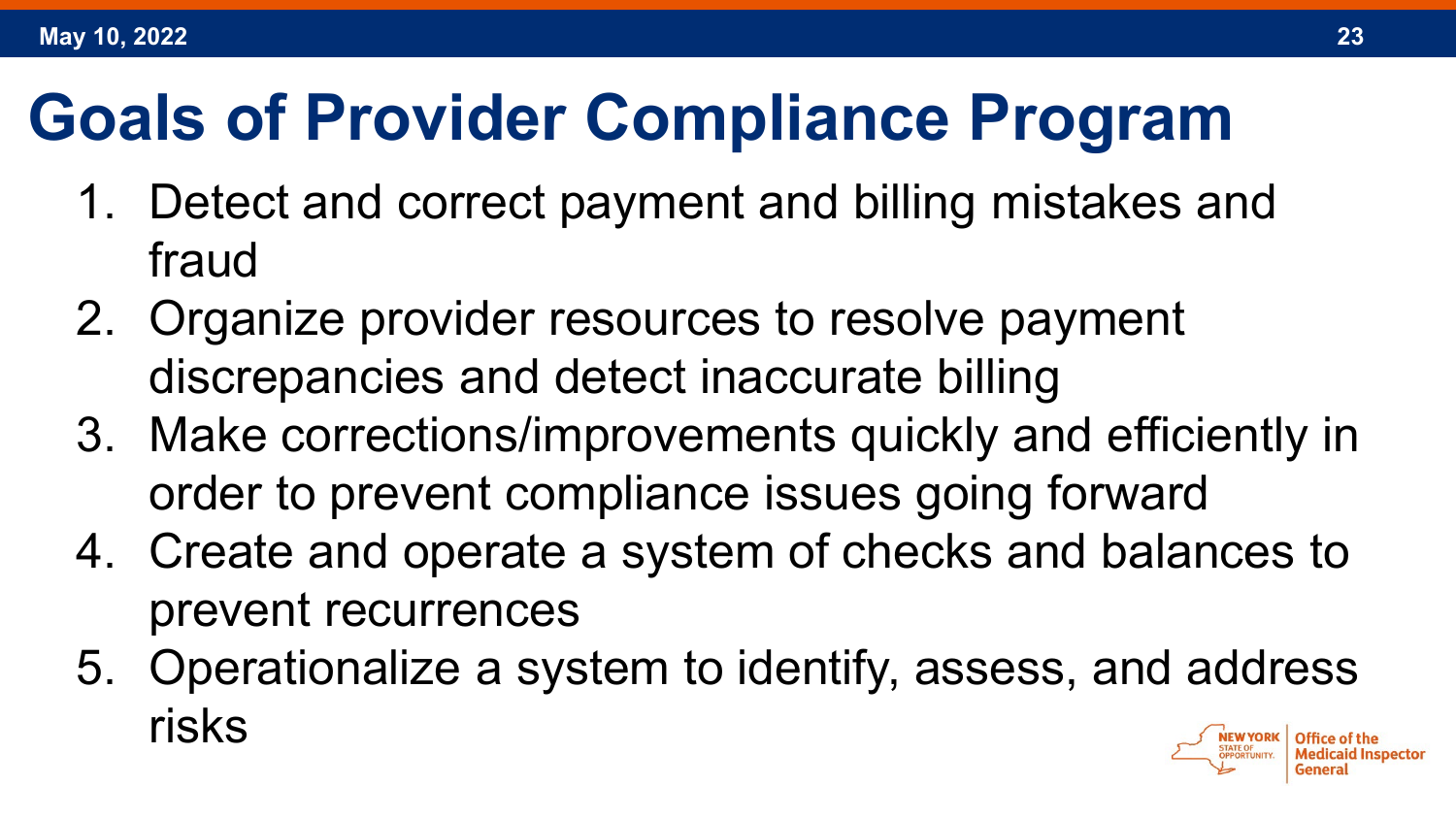#### **Goals of Provider Compliance Program**

- 6. Maintain appropriate processes to repay overpayments, regardless of the cause
- 7. Build on and expand existing management control structures so that integrity of operations is demonstrated
- 8. Ensure compliance programs are compatible with a provider's characteristics
- 9. Create a culture of compliance throughout the organization
- 10.Demonstrate to your constituencies a commitment to integrity in operations

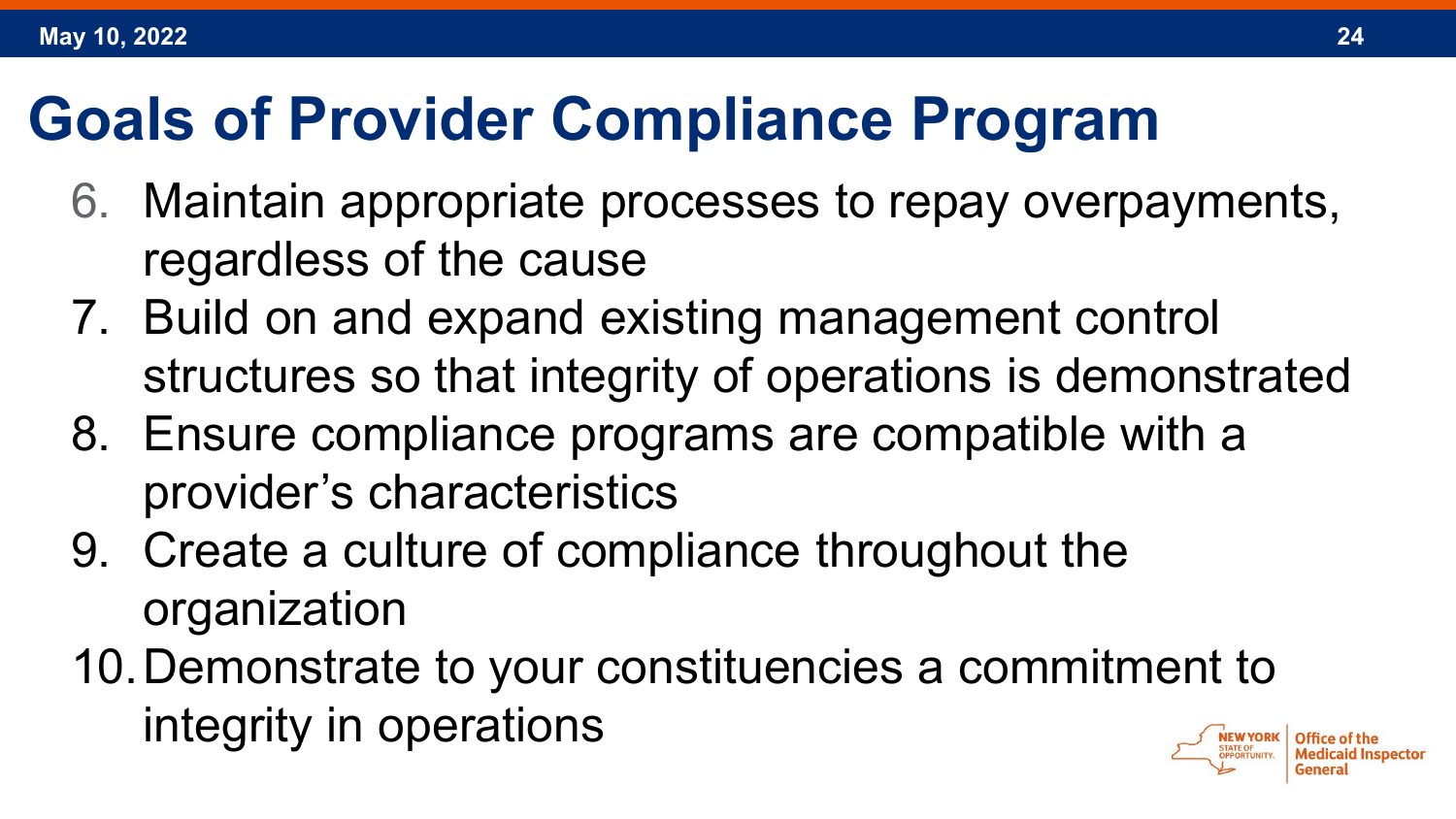#### **Statutory and Regulatory Authority**

□ Mandatory Compliance Program Obligation

- New York Social Services Law § 363-d
- 18 New York Code of Rules and Regulations Part 521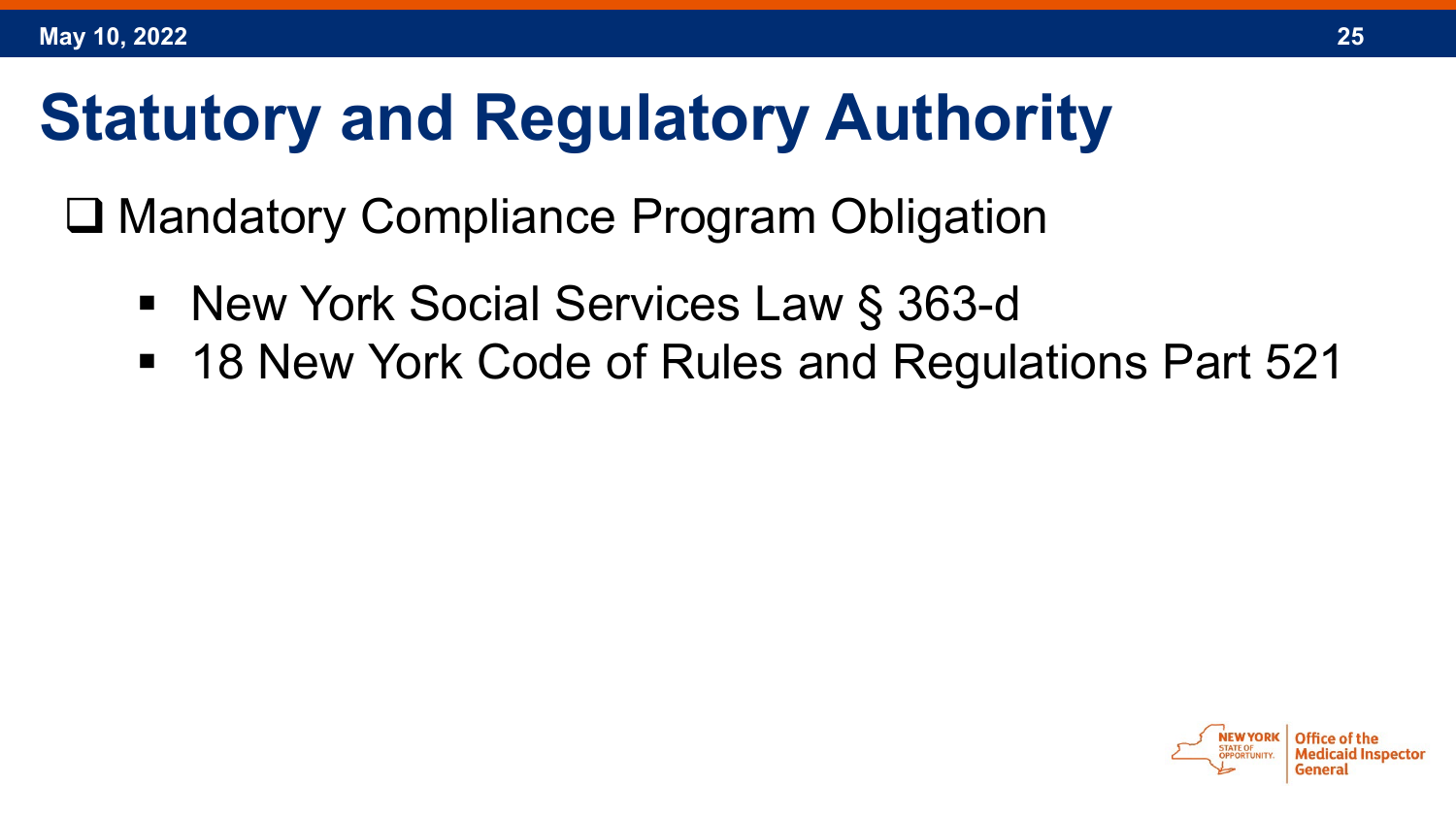#### **Compliance Resources**

OMIG website: [www.omig.ny.gov](http://www.omig.ny.gov/)

- □ Compliance Library
	- Compliance Authorities
	- OMIG Compliance Publications
	- Forms
	- OMIG Assessment Results
	- FAQs
	- Compliance-related Webinars
	- **Other Compliance Resources**

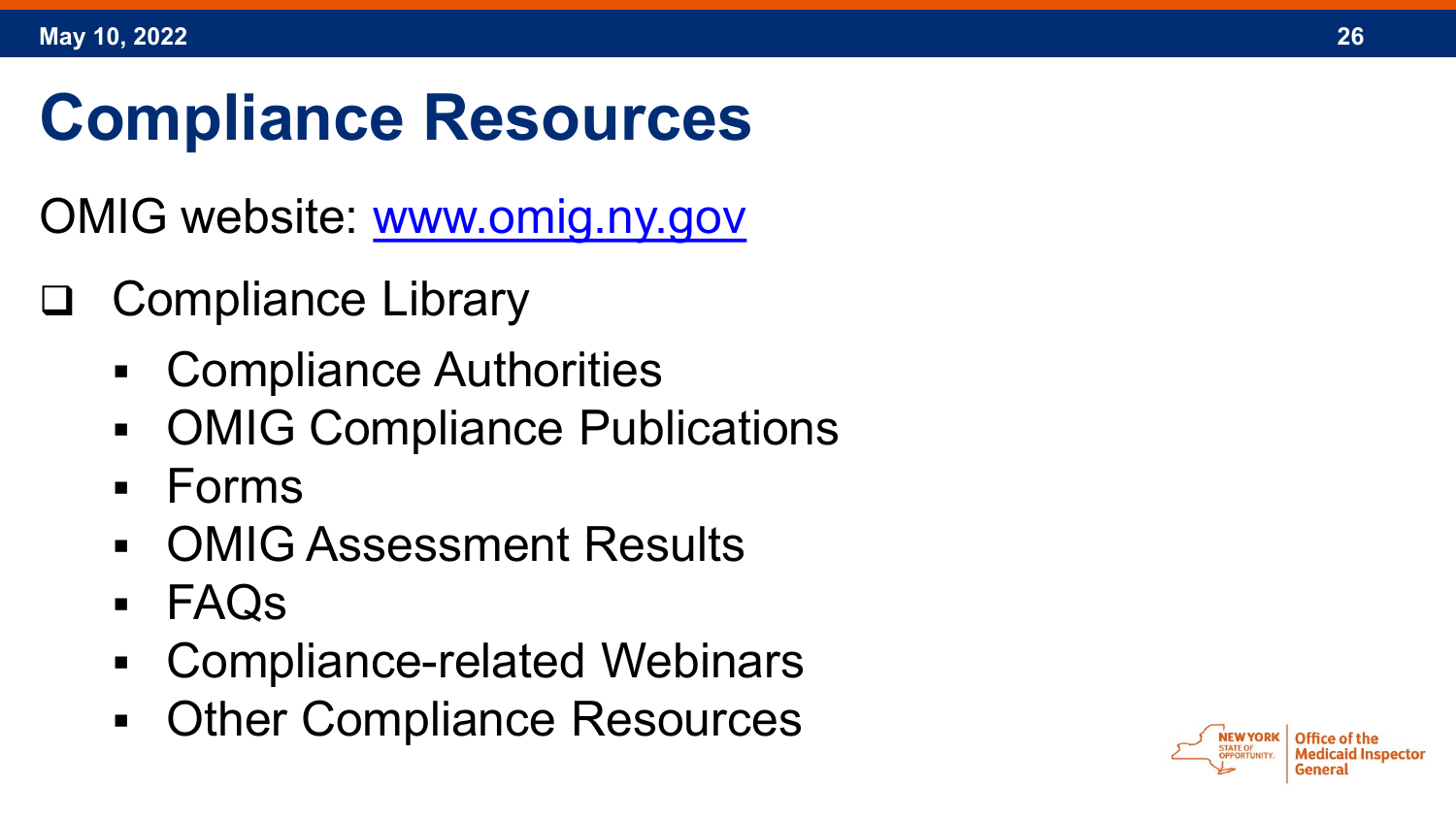#### **Compliance Resources**

- $\Box$  Medicaid statute, regulations, and policy guidance
- Federal and State Oversight Federal HHS and OSC
- □ Provider Associations

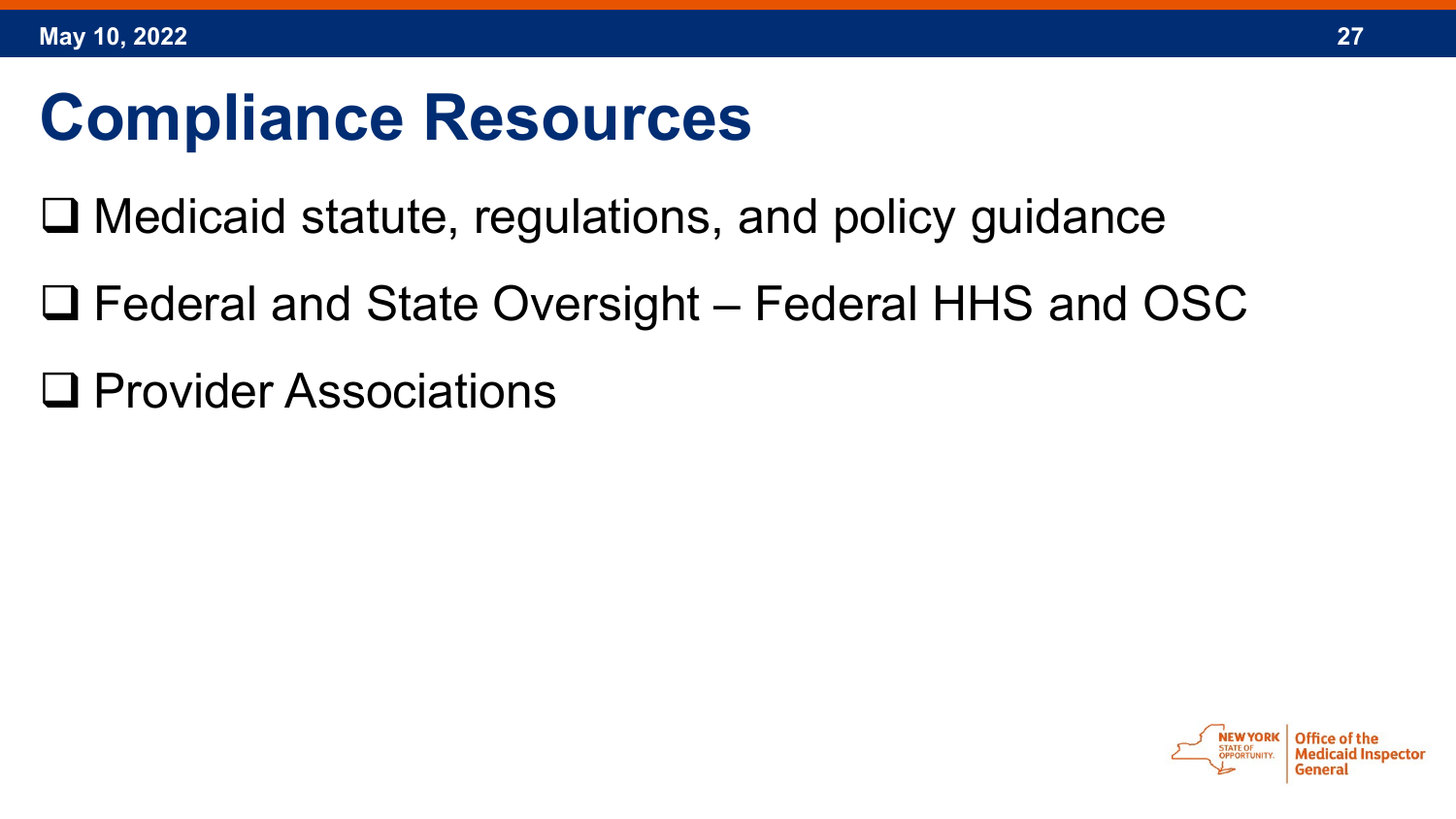#### **Compliance Resources**

□ Bureau of Compliance dedicated e-mail address [compliance@omig.ny.gov](mailto:compliance@omig.ny.gov)

 $\Box$  Bureau of Compliance dedicated telephone number  $\Box$ 518-408-0401

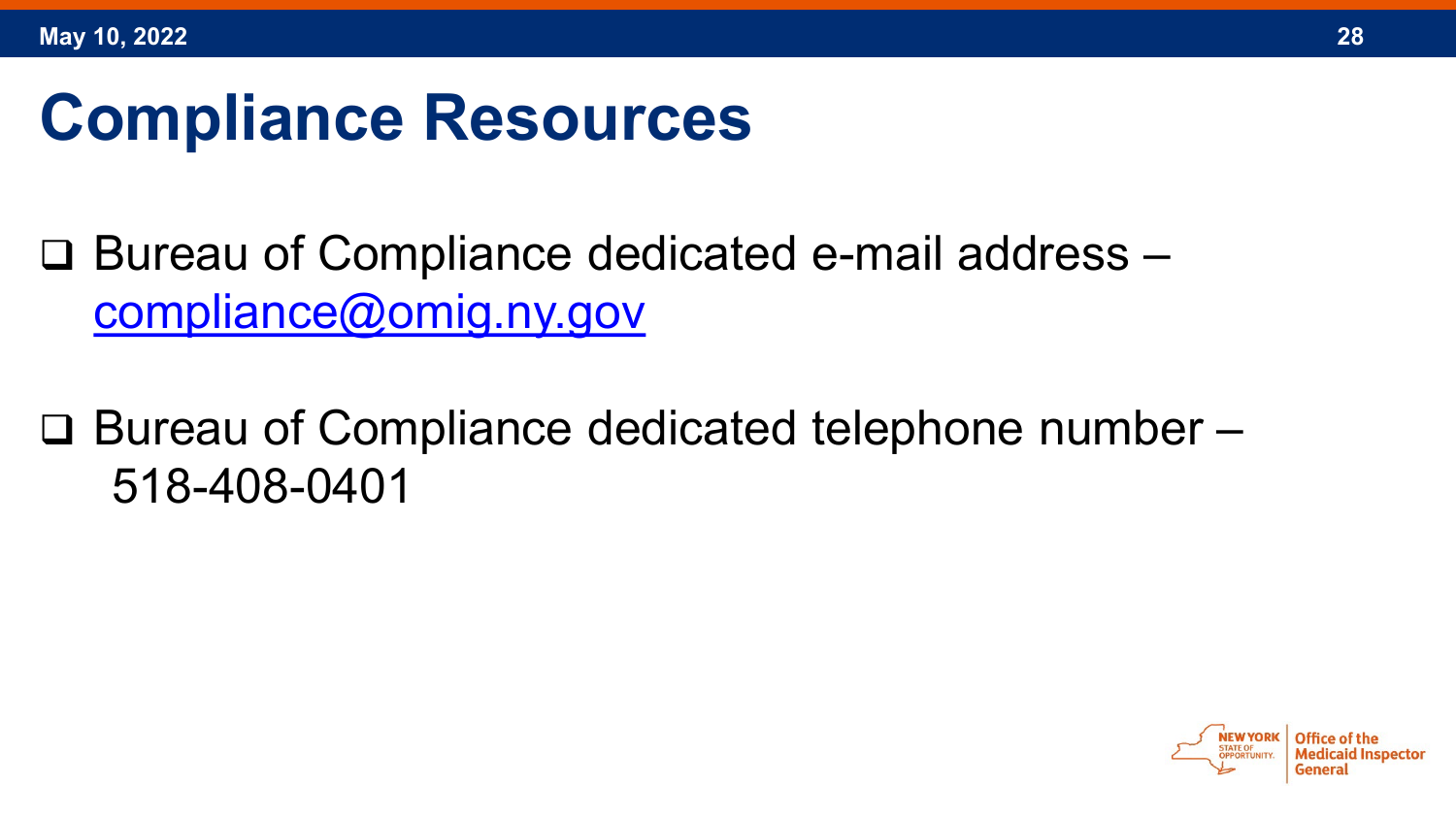**May 10, 2022**

#### **Self-Disclosure**

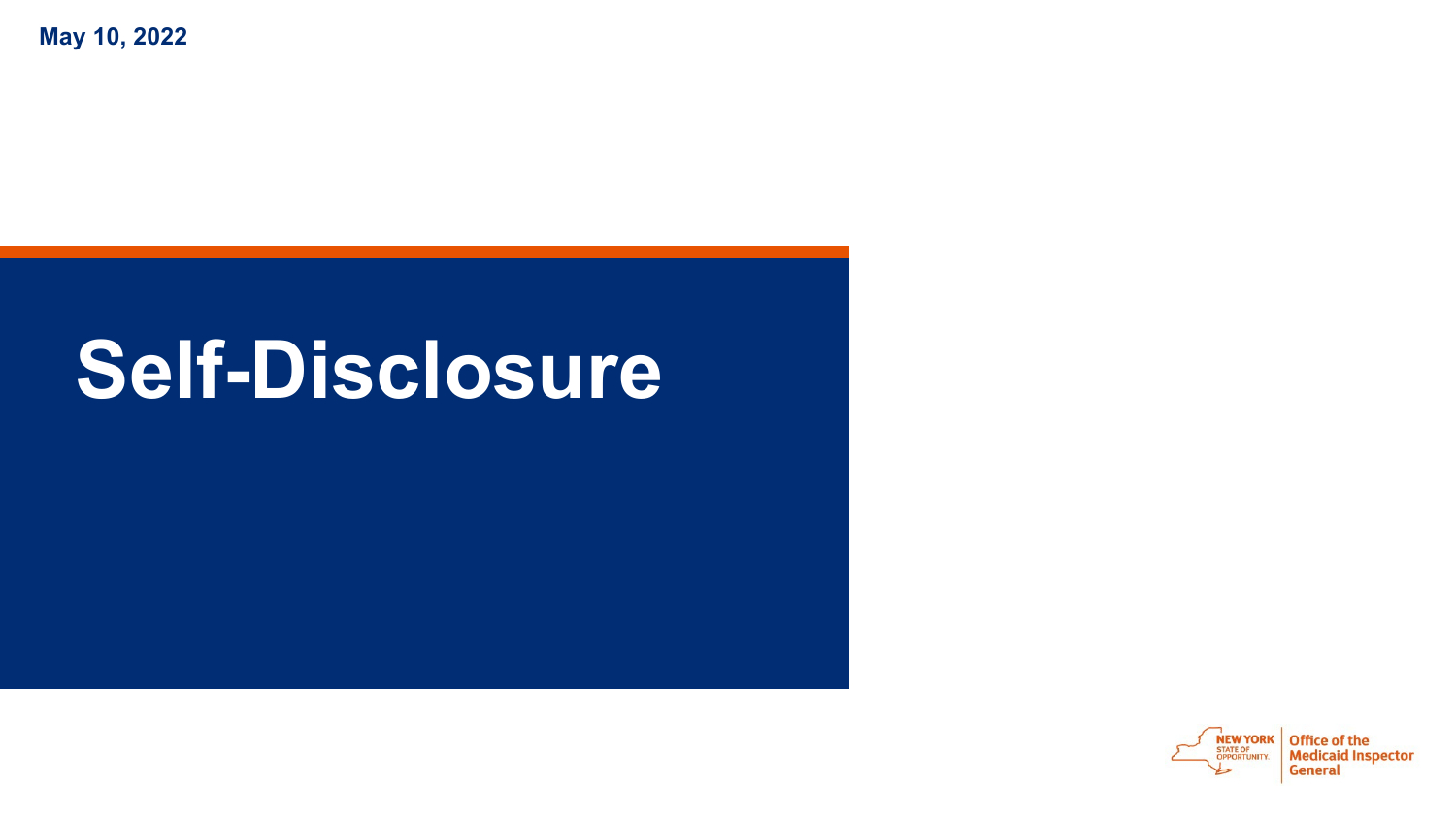#### **Self-Disclosure Background**

- $\Box$  Providers who identify Medicaid overpayments are obligated to return those funds
- □ Failure to timely report and return any overpayment can have severe consequences, including but not limited to, potential liability under the Federal False Claims Act

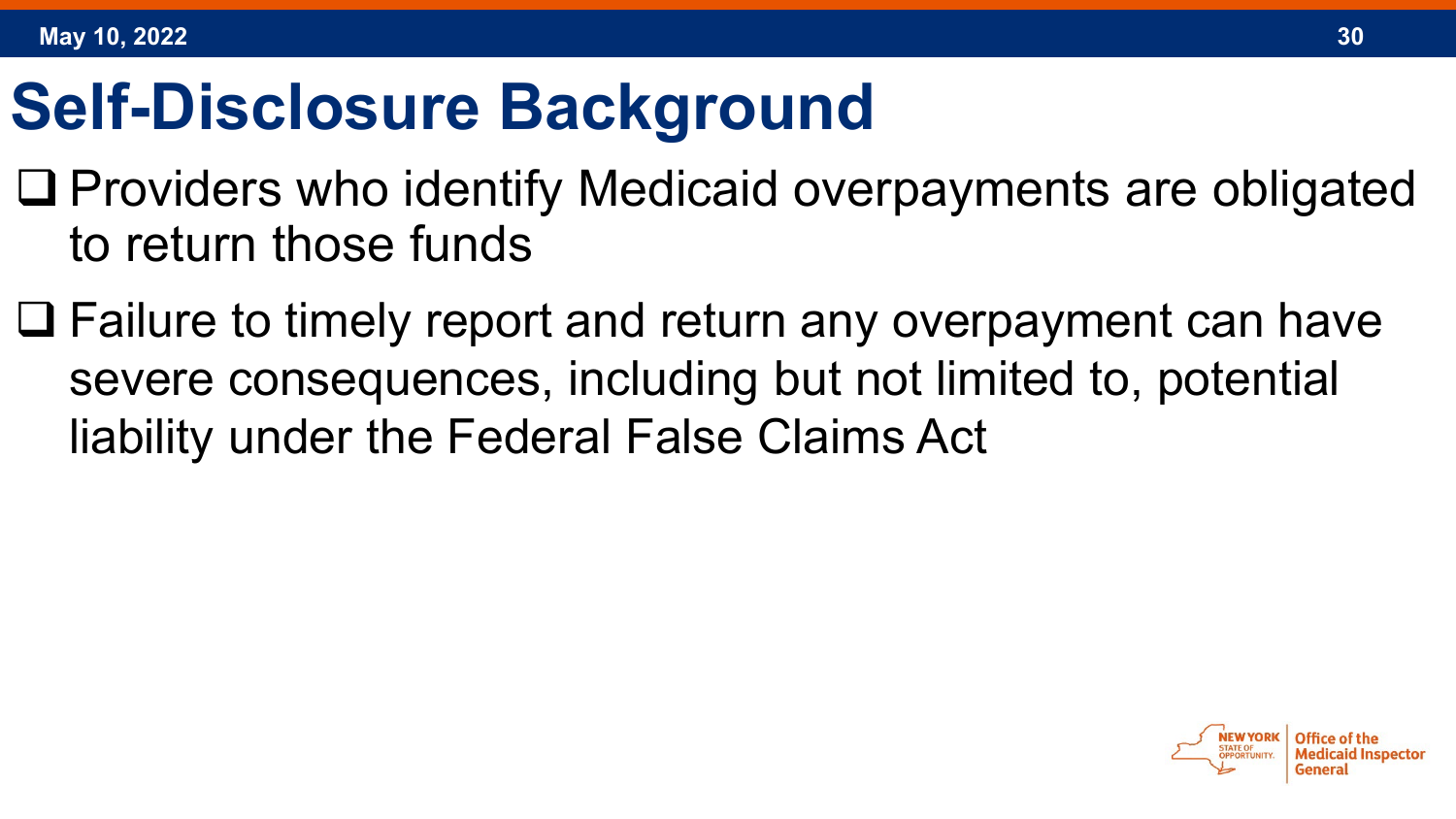#### **Self-Disclosure Background**

- $\square$  Inappropriate Medicaid payments identified through a provider's self-review process must be self-disclosed. For example:
	- **Internal Compliance Programs**
	- Internal Audits
	- **Internal investigation into a complaint received**
	- **Internal investigation into an error found by staff**

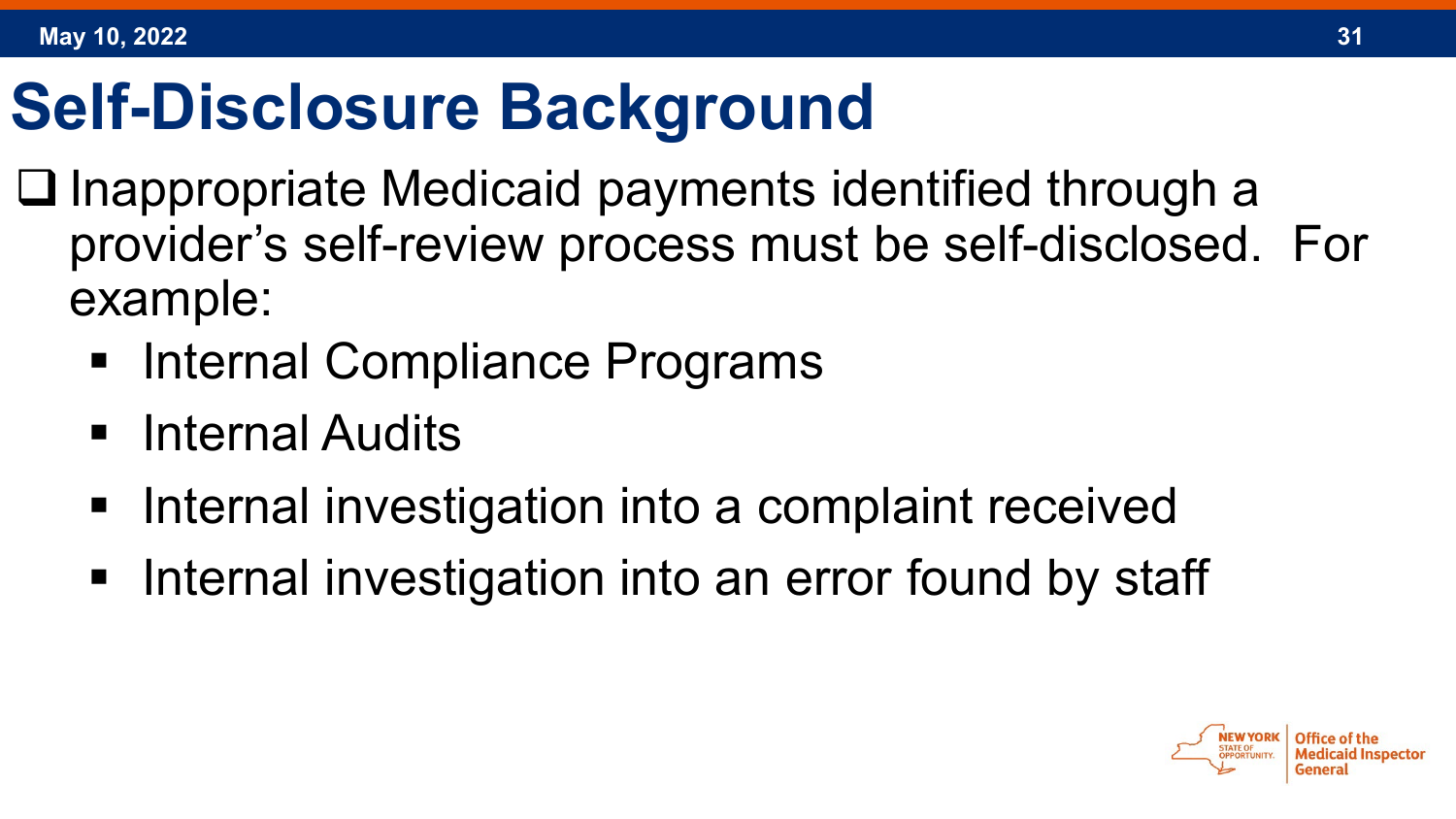#### **Benefits of Self-Disclosure**

- $\Box$  Promotes an environment of compliance and integrity within an organization
- Avoids future finding and the potential for treble damages by the federal government
- □ Can result in beneficial repayment terms (i.e., waiver of interest; extended repayment period). Provider may be required to submit financial documentation to assist OMIG determining repayment terms

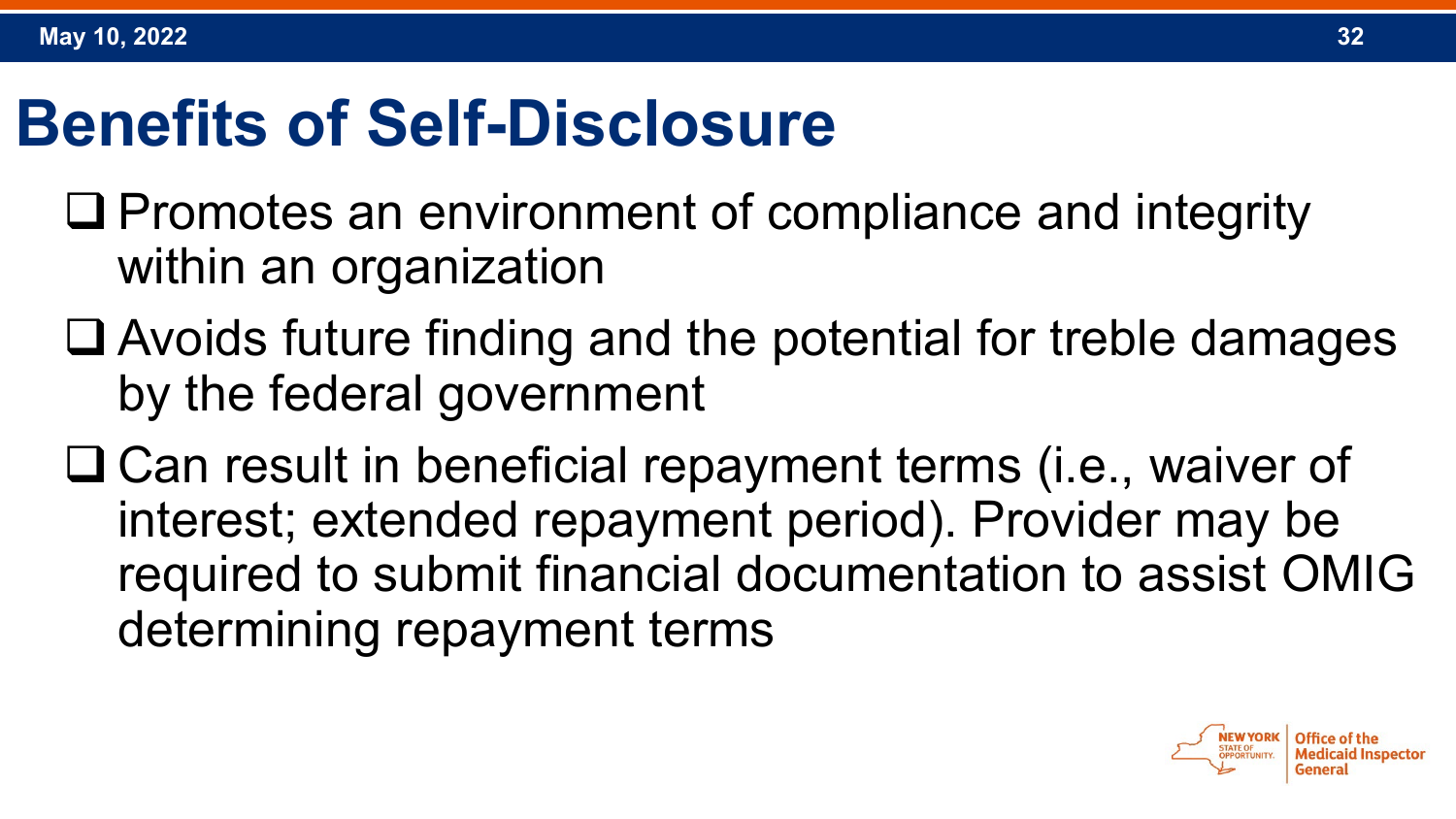#### **Common Self-Disclosure Items**

 $\Box$  Self-Disclosed matters include, but are not limited to:

- Billing errors
- **Figualish** Fraudulent behavior by employees
- **Discovery of an employee on the Excluded Provider list**
- **Documentation errors**
- Changes in billing systems



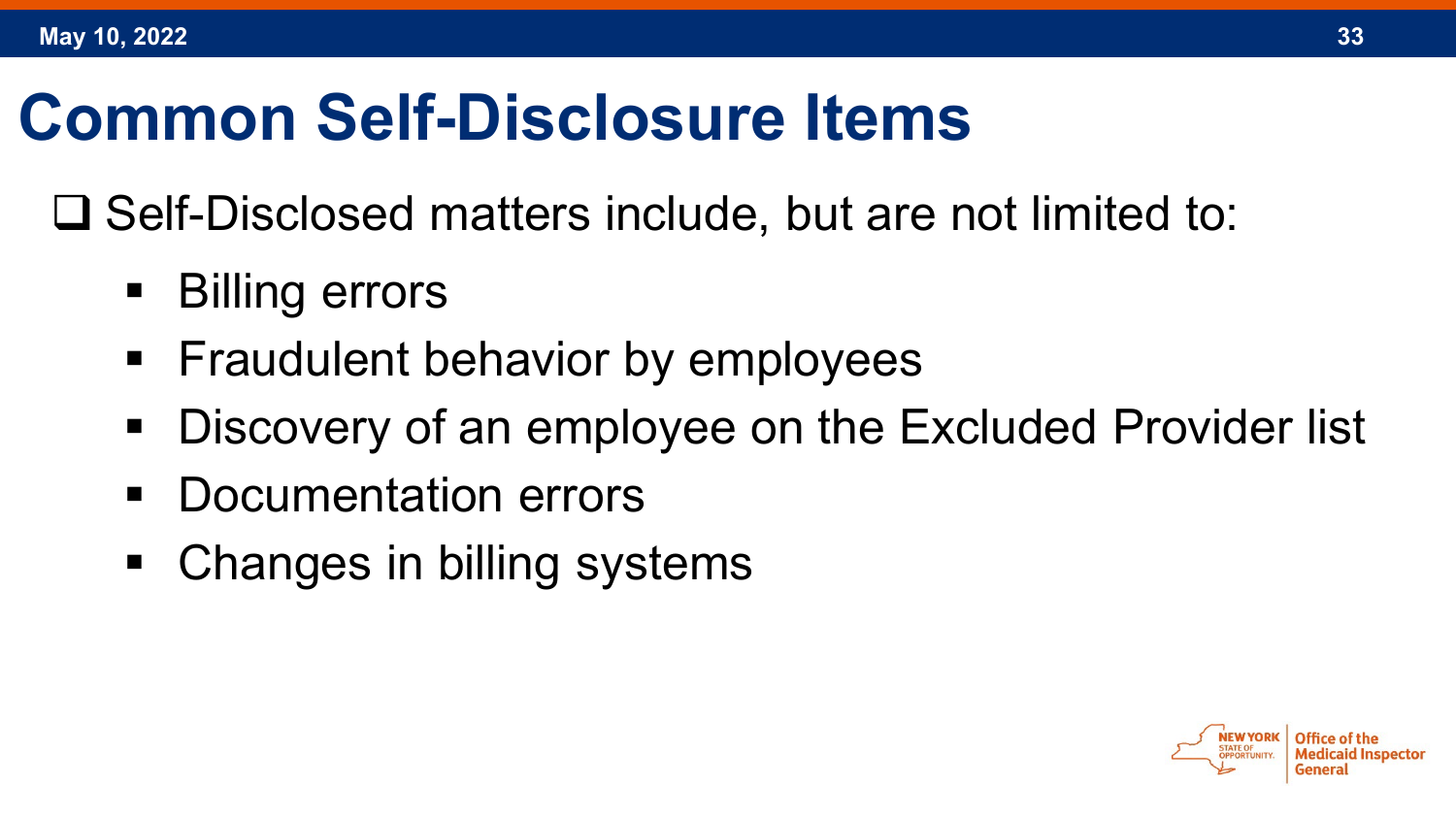#### **Matters That Should Not Be Self-Disclosed**

- $\Box$  The overpayment is included in another separate review or audit being conducted by OMIG, the Office of the Inspector General, Attorney General, etc.
- $\Box$  The overpayment is included in a broader state-initiated rate adjustment, cost settlement, or other payment adjustment mechanism. For example: retroactive rate adjustments, charity care, cost reporting, etc.
- Any underpayments; these must be re-billed to eMedNY. Claims are subject to their own rules and regulations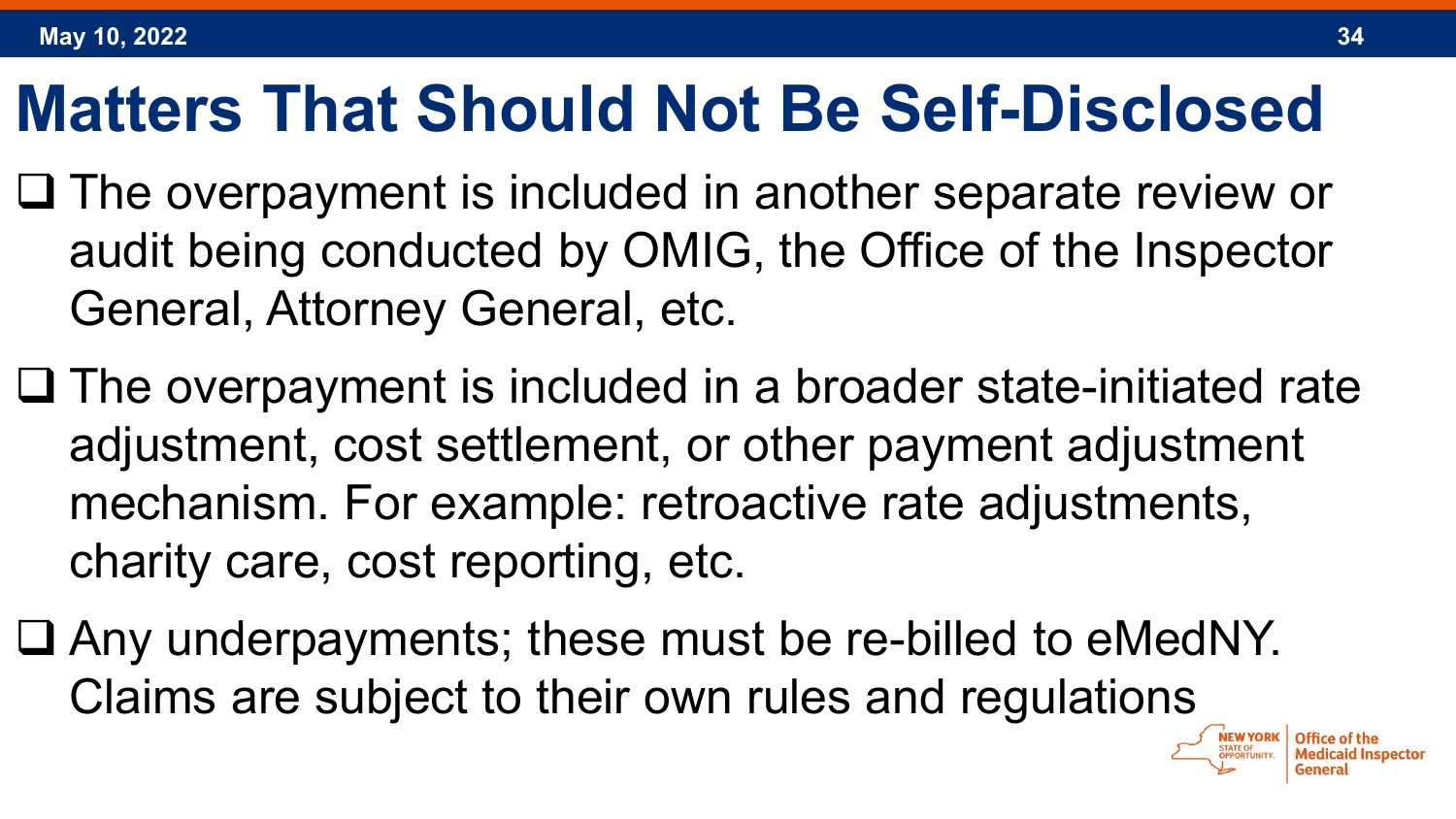#### **Submitting a Self-Disclosure**

 **Preferred Method:** OMIG Website secure uplink: <https://omig.ny.gov/provider-resources/self-disclosure>

 $\Box$  By secure or encrypted email to: [selfdisclosures@omig.ny.gov](mailto:selfdisclosures@omig.ny.gov)

■By mail to: Office of the Medicaid Inspector General Attention: Self-Disclosure Unit 800 North Pearl Street Albany, NY 12204

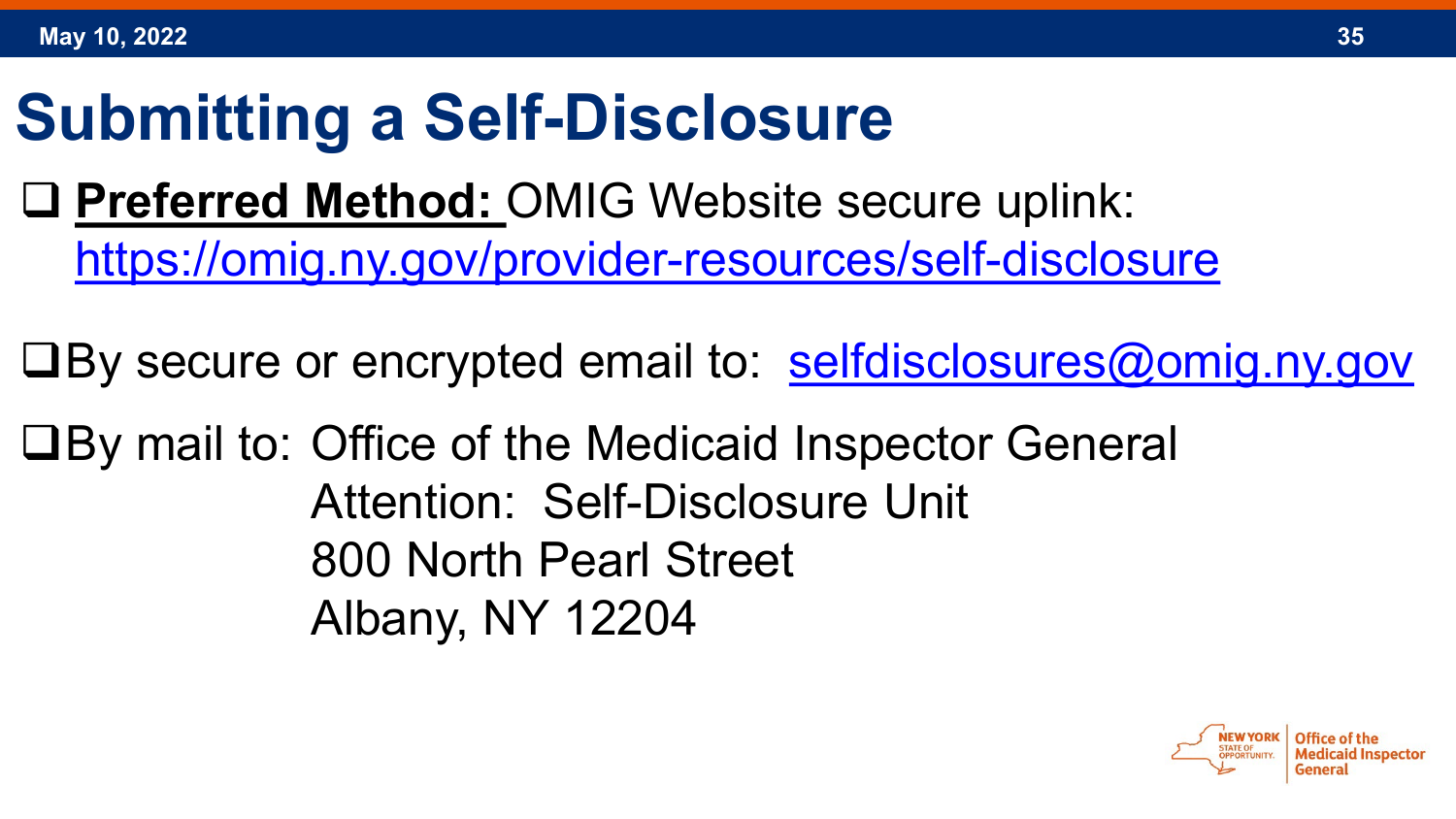**May 10, 2022**

### **OMIG Contact Information**

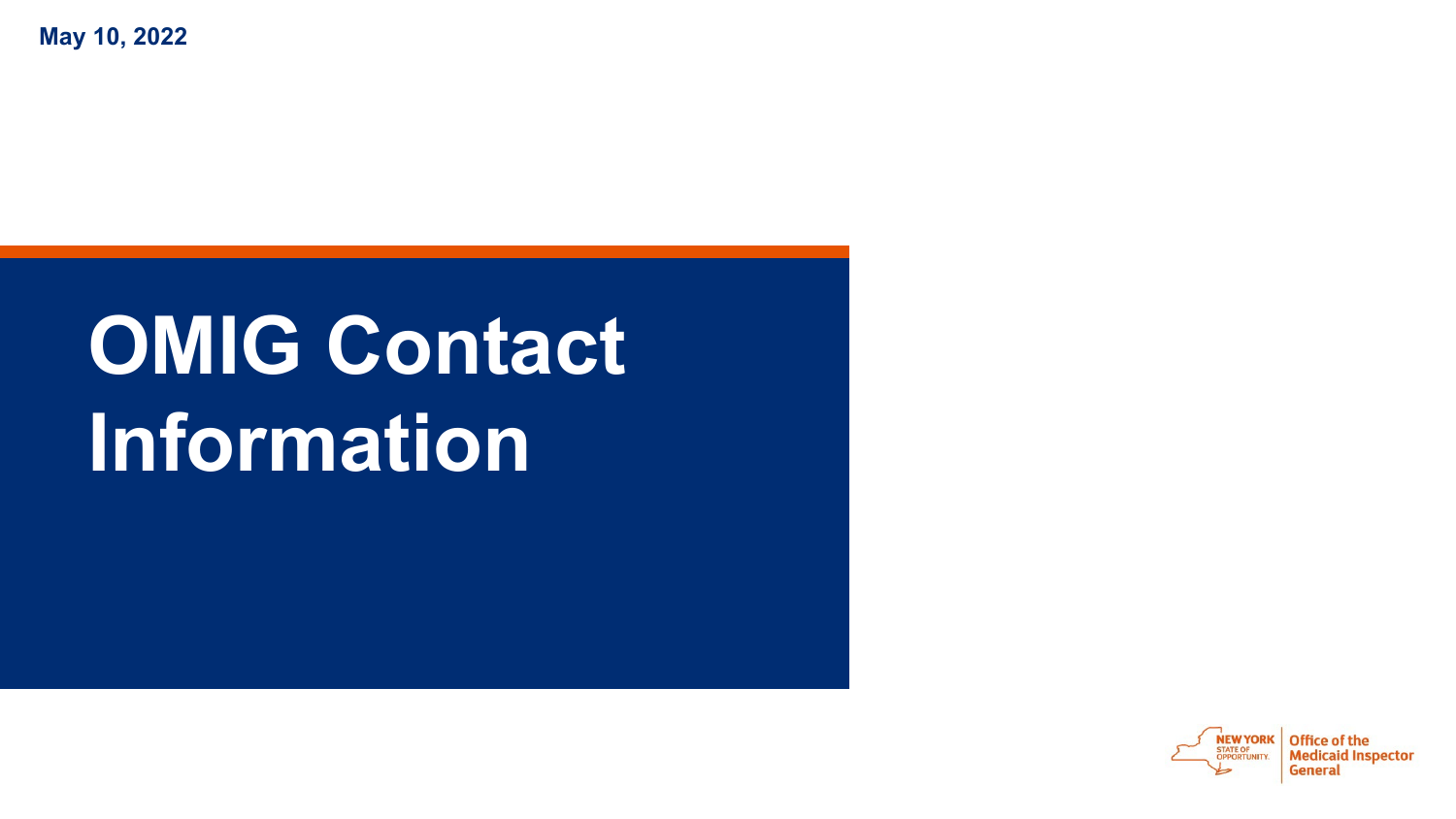#### **Agency Contact & Resource Information**

- □ OMIG Executive Staff: 518-473-3782
- Website: [www.omig.ny.gov](http://www.omig.ny.gov/)
- □ Bureau of Medicaid Fraud Allegations: [bmfa@omig.ny.gov](mailto:bmfa@omig.ny.gov)
- Medicaid Fraud Hotline: 877-873-7283
- □ Join our [listserv](https://omig.ny.gov/about-us/contact-us/get-response-listserv)
- □ Follow us on Twitter: @NYSOMIG
- □ Dedicated e-mail: [information@omig.ny.gov](mailto:information@omig.ny.gov)

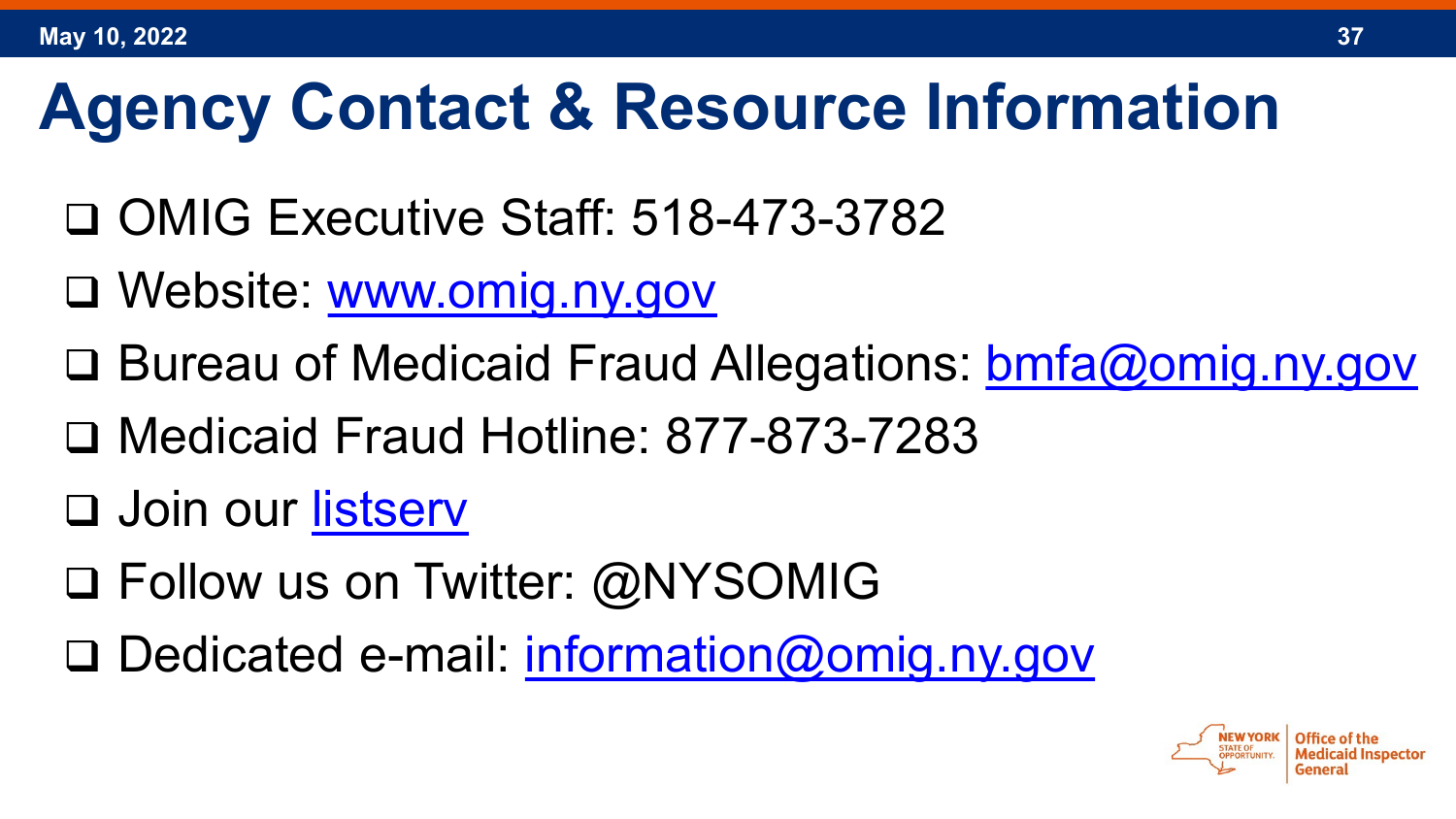### **Thank You!**